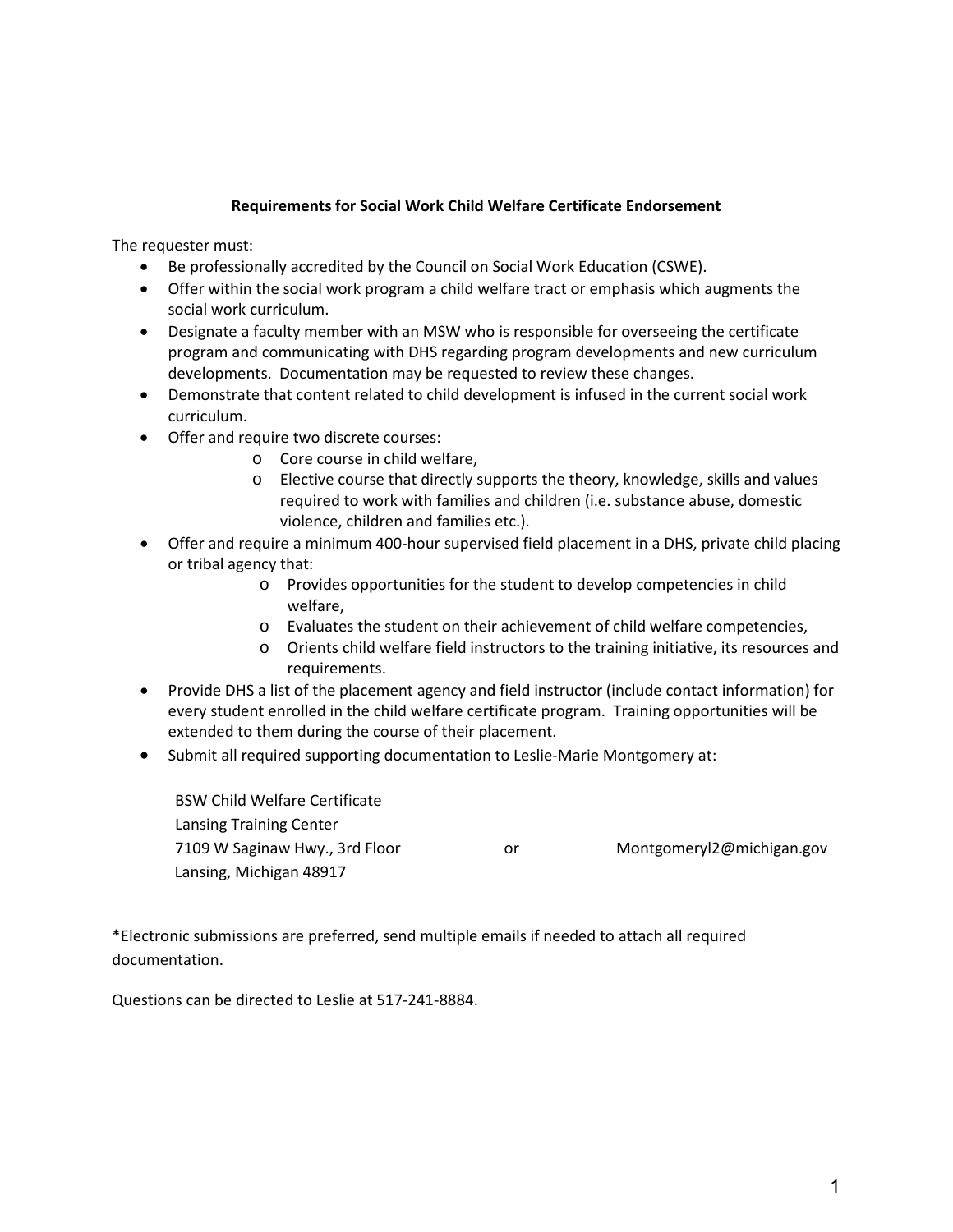## **Required Supporting Documentation**

- Cover letter providing background, description and rationale of your Child Welfare Certificate program.
- Complete and return pages 5-24 of this application packet, including the Curriculum/Competency Analysis Table (CAT) that indicates where in your program child welfare competencies are addressed.
- Vitae or resume of faculty/staff person overseeing the certificate program.
- Syllabi of required core child welfare course and required course(s) containing information on child development. List of course names and brief description of the child welfare certificate program electives.
- The 400-hour field placement curriculum, include all documents that are applicable to describe your program:
	- o Syllabus for Field Placement seminar class.
	- o Field Manual describing the placement requirements for the child welfare certificate program.
	- o Learning Contract for students placed in child welfare agencies showing how competencies will be addressed in the field.
	- o Evaluation for students placed in child welfare agencies showing how competencies will be evaluated.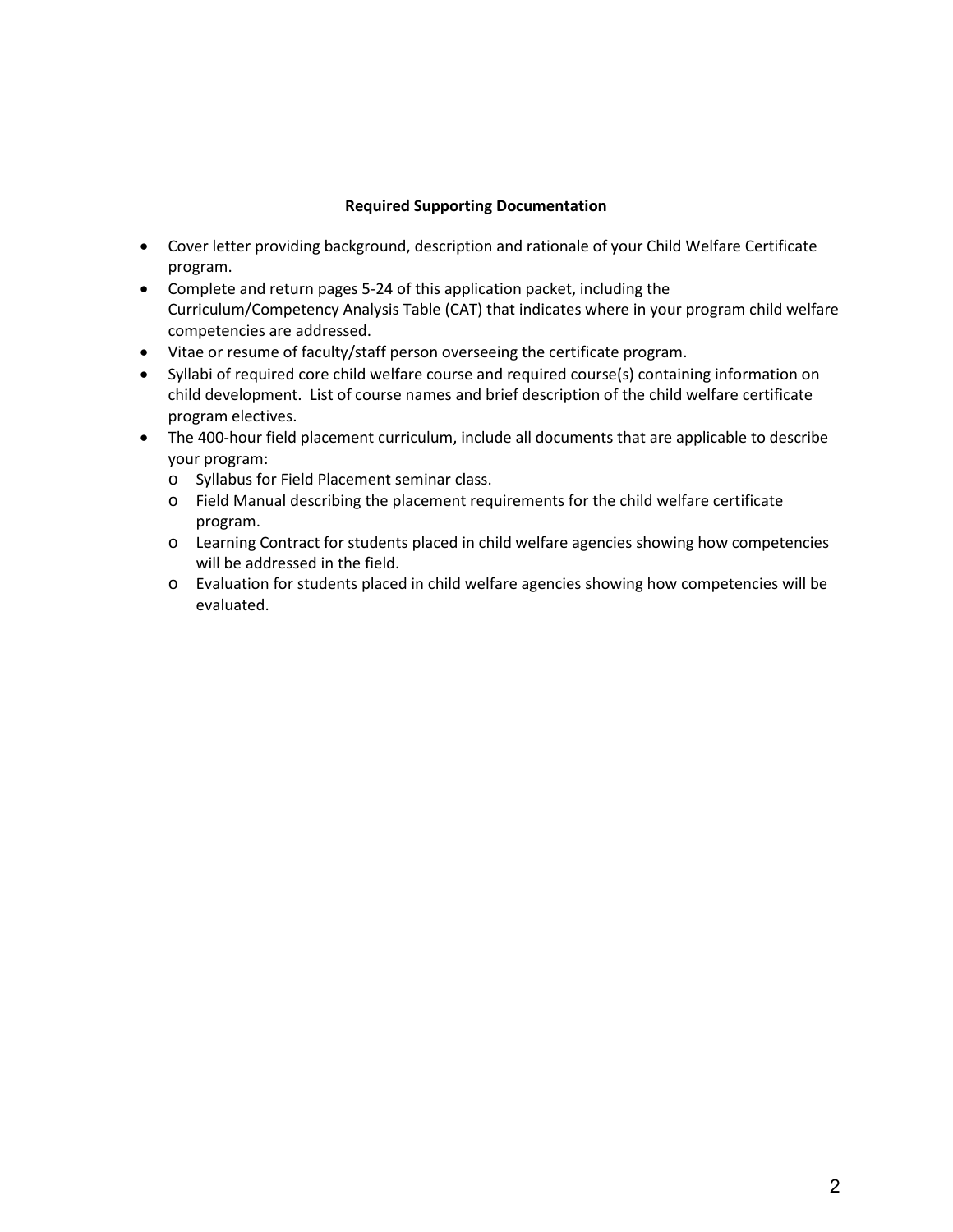# **Michigan Social Work Child Welfare Certificate Field Placement**

The practice behaviors listed below are to be infused with the social work learning contract during the 400-hour field placement.

Child welfare includes prevention, preservation, protection and permanency. While any individual field placement may not be able to provide each experience listed, it is expected that a placement would be able to meet more than half of the requirements in order be acceptable, the placement must be able to meet all of the **bolded** practice behaviors.

| <b>Practice Behavior</b>                                                             | <b>Objectives</b>                                                                                                 | <b>Activities</b>                                                                                                                                                                       |
|--------------------------------------------------------------------------------------|-------------------------------------------------------------------------------------------------------------------|-----------------------------------------------------------------------------------------------------------------------------------------------------------------------------------------|
| <b>Explain Department of</b><br><b>Human Services and</b><br>Private Agency programs | Learn about the Department of<br><b>Human Services and Private</b><br>Agency Foster Care and<br>Adoption services | Review programs offered<br>$\bullet$<br>Review policy<br>Review the Child Protection Law<br>Discuss the relationship between<br>DHS and PAFC with mentor or<br>supervisor               |
| Follow office procedures                                                             | Learn office procedures                                                                                           | Collect copies of all appropriate procedural<br>documents such as:<br>timekeeping<br>security<br>dress codes<br>transportation/driving regulations<br>phone usage                       |
| Explain and compare<br>home calls                                                    | Learn how home calls<br>are conducted                                                                             | Home calls to observe:<br>family preservation<br>Children's Protective Services (CPS)<br>foster care<br>adoption                                                                        |
| Identify court<br>procedures                                                         | Learn court procedures                                                                                            | Observe a variety of child welfare<br>$\bullet$<br>court hearings<br>Observe a criminal court hearing<br>related to child welfare<br>Review petitions<br>Interview a family court judge |
| Use evidenced based<br>interviewing skills to<br>engage children and<br>families     | Learn how to engage children<br>and families                                                                      | Observe a strength based/solution<br>$\bullet$<br>focused interview<br>Observe a forensic interview at a<br>Child Advocacy Center<br>Role play a strength based and                     |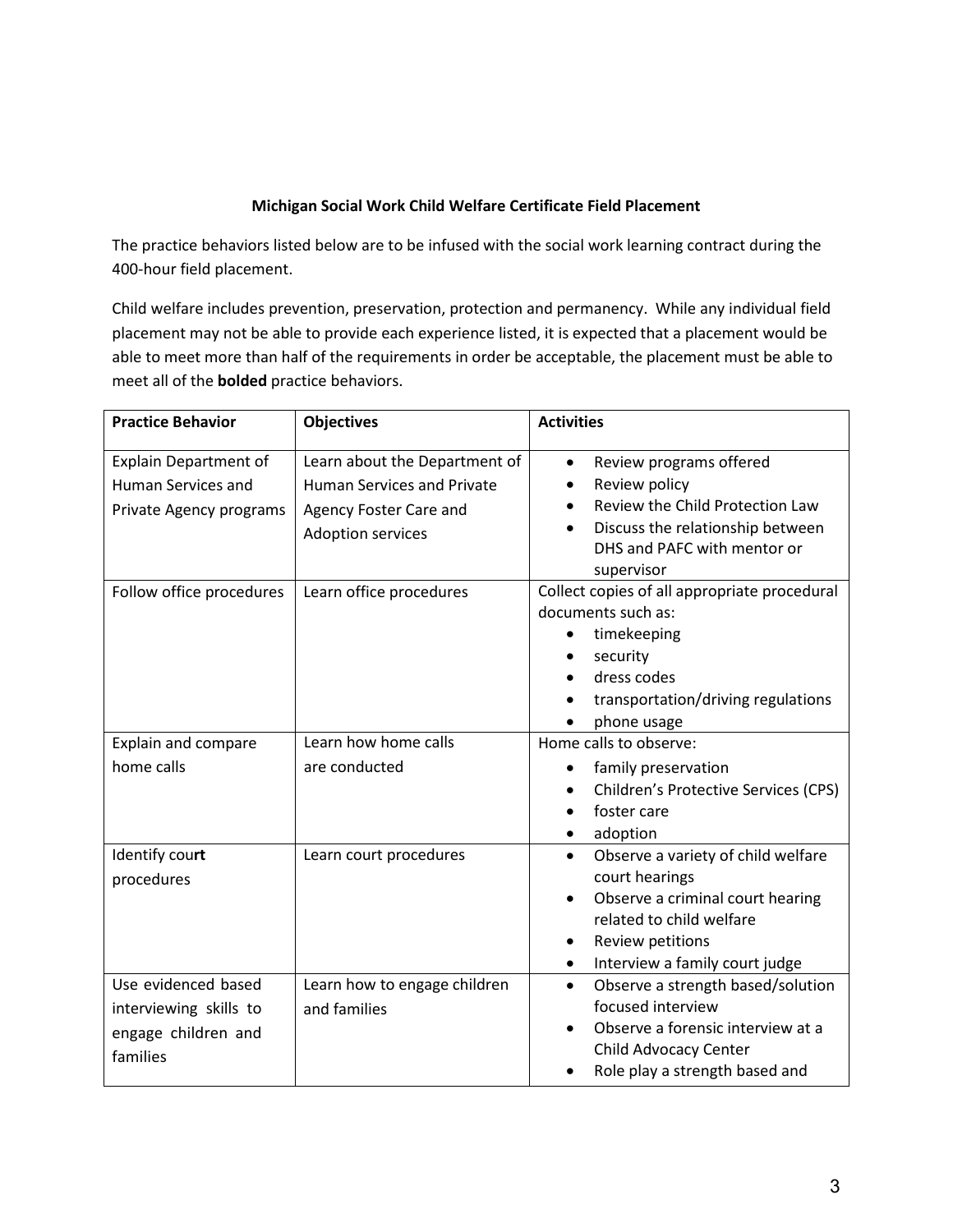|                                                             |                                                | forensic interview with mentor or<br>supervisor                                                                                                                                                            |
|-------------------------------------------------------------|------------------------------------------------|------------------------------------------------------------------------------------------------------------------------------------------------------------------------------------------------------------|
| Identify community<br>resources                             | <b>Explore community resources</b>             | Interview staff representing the<br>$\bullet$<br>continuum of services available to<br>children and families<br>Interview community resource<br>representatives<br>Create a list of community<br>resources |
| Demonstrate safe                                            | Learn about safe practice                      | <b>Complete Working Safe/Working</b><br>$\bullet$                                                                                                                                                          |
| practice behaviors                                          | behaviors                                      | <b>Smart training online</b><br>Create a list of safety tips to share<br>in the field practice seminar                                                                                                     |
| Explain the MiTEAM                                          | Learn the MiTEAM process                       | Discuss the MiTEAM process with<br>$\bullet$                                                                                                                                                               |
| process                                                     | and the importance of its                      | supervisor<br>Discuss MiTEAM experiences with                                                                                                                                                              |
|                                                             | application as the DHS case<br>practice model  | other staff                                                                                                                                                                                                |
|                                                             |                                                | <b>Observe MiTEAM meetings</b>                                                                                                                                                                             |
| Use appropriate case<br>documentation and<br>review methods | Learn how a case is<br>documented and reviewed | Using a review instrument, discuss<br>$\bullet$<br>cases with your field supervisor<br>and in field seminar class<br>Observe and practice using the<br>٠<br>SWSS/SACWIS case management<br>tool            |
| Explain parenting time                                      | Learn about parenting time                     | Complete an observation sheet<br>$\bullet$<br>and field notes on each                                                                                                                                      |
| visits                                                      | visits                                         | observation                                                                                                                                                                                                |
|                                                             |                                                | Discuss with supervisor and in field<br>seminar                                                                                                                                                            |
| Apply time management<br>techniques                         | Learn time management                          | Document observed time                                                                                                                                                                                     |
|                                                             | techniques                                     | management techniques<br>Complete time management                                                                                                                                                          |
|                                                             |                                                | training                                                                                                                                                                                                   |
| Identify medical, mental                                    | Learn about the medical,                       | Attend an IEP meeting<br>$\bullet$                                                                                                                                                                         |
| health and educational<br>needs of children                 | mental health and                              | Learn about the requirements for<br>meeting children's needs                                                                                                                                               |
|                                                             | educational needs of children                  | Learn the process for getting                                                                                                                                                                              |
|                                                             |                                                | medical/mental health                                                                                                                                                                                      |
|                                                             |                                                | appointments for children                                                                                                                                                                                  |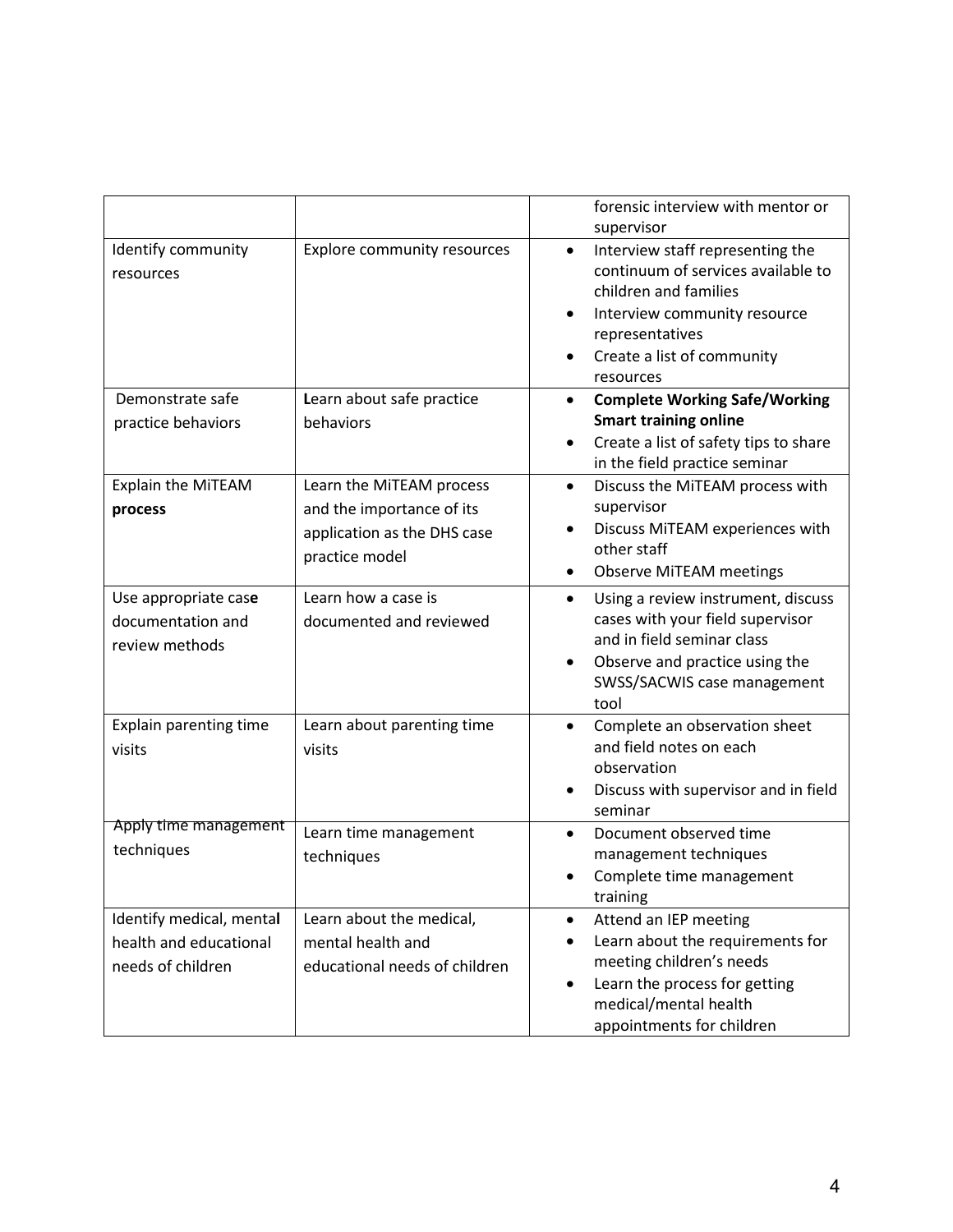| Name and address of Educational Institution:                                                                    |                                                                                                                                                                                                                                                |      |
|-----------------------------------------------------------------------------------------------------------------|------------------------------------------------------------------------------------------------------------------------------------------------------------------------------------------------------------------------------------------------|------|
|                                                                                                                 |                                                                                                                                                                                                                                                |      |
|                                                                                                                 | <u> 1989 - Johann John Stoff, deutscher Stoffen und der Stoffen und der Stoffen und der Stoffen und der Stoffen u</u><br><u> 1989 - Johann John Stoff, deutscher Stoffen und der Stoffen und der Stoffen und der Stoffen und der Stoffen u</u> |      |
|                                                                                                                 |                                                                                                                                                                                                                                                |      |
| *Please contact DHS within one week of a contact person change, please include the new person's vitae or resume |                                                                                                                                                                                                                                                |      |
|                                                                                                                 |                                                                                                                                                                                                                                                |      |
|                                                                                                                 |                                                                                                                                                                                                                                                |      |
|                                                                                                                 |                                                                                                                                                                                                                                                |      |
| Do you have a social work program accredited by<br>the Council on Social Work Education?                        |                                                                                                                                                                                                                                                |      |
|                                                                                                                 |                                                                                                                                                                                                                                                |      |
| Year accredited: BSW ___________ MSW                                                                            |                                                                                                                                                                                                                                                |      |
| Applying for endorsement for: BSW program _______________ MSW program____________                               |                                                                                                                                                                                                                                                | Both |

# **Michigan Social Work Child Welfare Certificate Endorsement Application**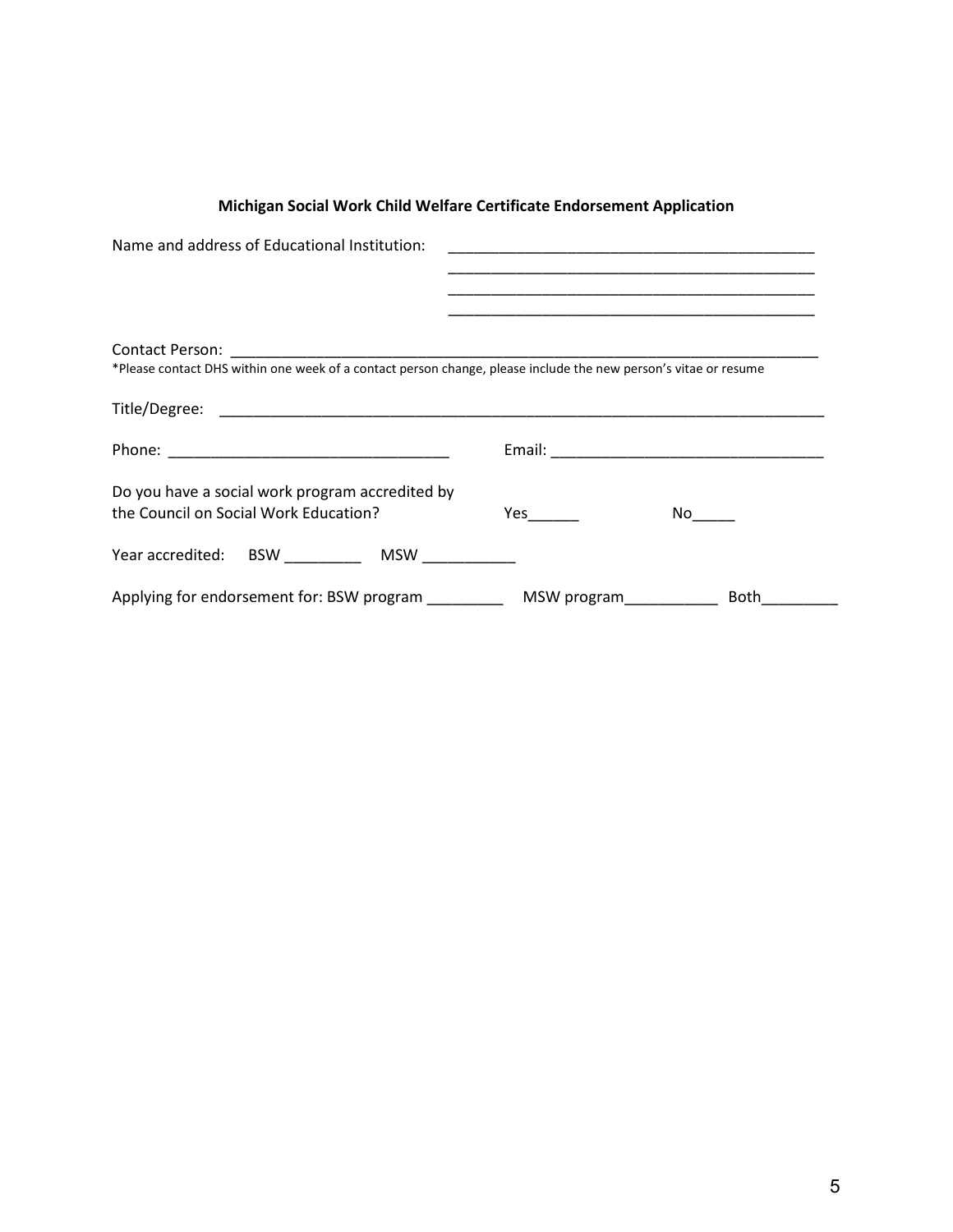#### **CURRICULUM/COMPETENCIES ANALYSIS TABLE (CAT) MICHIGAN CHILD WELFARE TRAINING INSTITUTE CHILD WELFARE COMPETENCIES**

This table lists the competencies needed to be a successful child welfare caseworker. Please complete the table to identify if and where competencies are addressed in your program, identifying specific courses where indicated. Some areas are DHS specific competencies and as such, cannot be addressed by a social work program. It is understood that students may have different field experiences and may not have the opportunity to address all competencies during the course of their internship. At a minimum, you must document how your program meets all of the **bolded** competencies.

| <b>COMPETENCIES</b>                                                                                                                                                                                                                                                | <b>BSW/MSW</b><br><b>Curriculum</b><br>(Identify)<br>course or<br>sequence) | <b>Child Welfare</b><br>Course(s) | <b>Child Welfare</b><br>Elective(s) | <b>BSW/MSW Field</b><br>Internship in Child<br><b>Welfare Agency</b> |
|--------------------------------------------------------------------------------------------------------------------------------------------------------------------------------------------------------------------------------------------------------------------|-----------------------------------------------------------------------------|-----------------------------------|-------------------------------------|----------------------------------------------------------------------|
| <b>101 Orientation</b>                                                                                                                                                                                                                                             |                                                                             |                                   |                                     |                                                                      |
| $101 - 1$<br><b>Staff</b><br>understand<br>the<br>roles,<br>responsibilities, and mission of the DHS, the<br>family including extended family members,<br>and other involved community agencies in<br>the identification, assessment, and planning<br>of services. |                                                                             |                                   |                                     |                                                                      |
|                                                                                                                                                                                                                                                                    |                                                                             |                                   |                                     |                                                                      |
| 101-2 Staff understand the need to work<br>collaboratively with the family, extended<br>family, substitute caregivers and other<br>involved community agencies, in a team<br>approach, to provide service.                                                         |                                                                             |                                   |                                     |                                                                      |
|                                                                                                                                                                                                                                                                    |                                                                             |                                   |                                     |                                                                      |
| 101-3 Staff understand the need to work<br>collaboratively with DHS staff in other units<br>to assure coordinated and timely services to<br>families and children.                                                                                                 |                                                                             |                                   |                                     |                                                                      |
|                                                                                                                                                                                                                                                                    |                                                                             |                                   |                                     |                                                                      |
| 101-4 Staff know the DHS confidentiality<br>guidelines.                                                                                                                                                                                                            |                                                                             |                                   |                                     |                                                                      |
| 102 Philosophy/Values                                                                                                                                                                                                                                              |                                                                             |                                   |                                     |                                                                      |
| 102-1 Staff know the legal and philosophical<br>bases of child welfare practice.                                                                                                                                                                                   |                                                                             |                                   |                                     |                                                                      |
|                                                                                                                                                                                                                                                                    |                                                                             |                                   |                                     |                                                                      |
| 102-2 Staff understand family member's<br>rights and can interact with them in a way<br>that does not violate their legal rights or                                                                                                                                |                                                                             |                                   |                                     |                                                                      |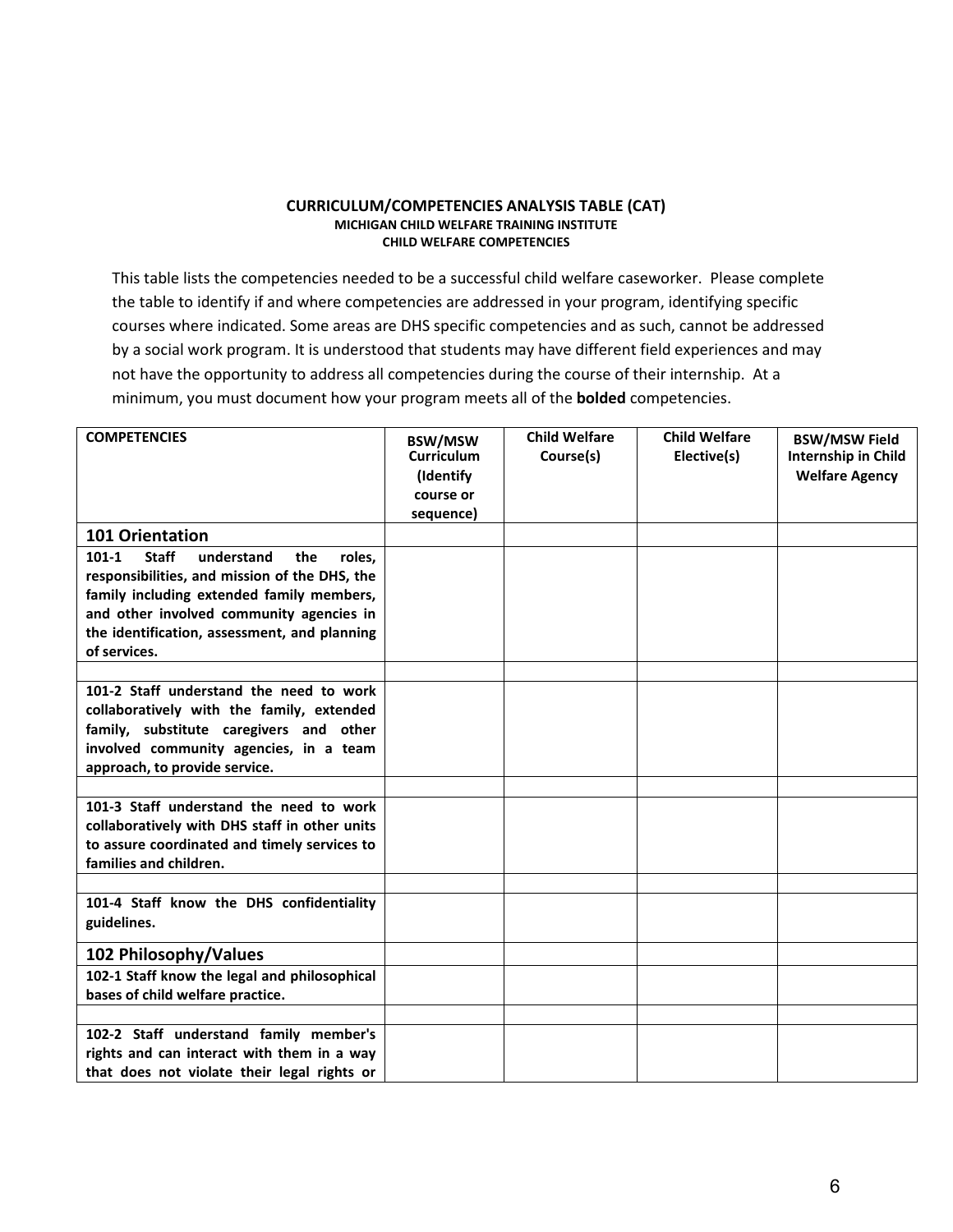| create liability for staff or DHS.                    |  |  |
|-------------------------------------------------------|--|--|
|                                                       |  |  |
| 102-3 Staff know the values and principles of         |  |  |
| child welfare practice, including child safety,       |  |  |
| permanence.<br>family<br>preservation,                |  |  |
| preservation of parent's and children's               |  |  |
| rights, respect for individual difference, and        |  |  |
| identifying and building on the family's              |  |  |
| strengths.                                            |  |  |
|                                                       |  |  |
| 102-4 Staff know social work values and               |  |  |
| principles, including respecting dignity,             |  |  |
| individuality, right to self-determination,           |  |  |
| and building on strengths.                            |  |  |
|                                                       |  |  |
| 102-5 Staff understand the role of child              |  |  |
| welfare in identifying child abuse and                |  |  |
| neglect and of assuring protection and                |  |  |
| permanence for children.                              |  |  |
|                                                       |  |  |
| 102-6 Staff know the legal and operational            |  |  |
| definitions of physical abuse, sexual abuse,          |  |  |
| neglect, and mental injury.                           |  |  |
| 103 Culture                                           |  |  |
| 103-1 Staff understand the concept of                 |  |  |
| cultural diversity; know how one's own                |  |  |
| culture affects behavior and values; and              |  |  |
| know how cultural and ethnic differences              |  |  |
| may affect the delivery of child welfare              |  |  |
| services.                                             |  |  |
|                                                       |  |  |
| 103-2 Staff understand the potential effects          |  |  |
| of cultural and ethnic differences on the             |  |  |
| development of the casework relationship,             |  |  |
| and<br>know<br>strategies<br>establish<br>to          |  |  |
| relationships with family members from                |  |  |
| cultural backgrounds different from one's             |  |  |
| own.                                                  |  |  |
| <b>104 Attachment and Separation</b>                  |  |  |
| 104-1 Staff understand the process and                |  |  |
| dynamics of attachment of children to their           |  |  |
| parents, extended family members, and to              |  |  |
| other significant caregivers.                         |  |  |
|                                                       |  |  |
| $104 - 2$<br><b>Staff</b><br>understand<br>permanency |  |  |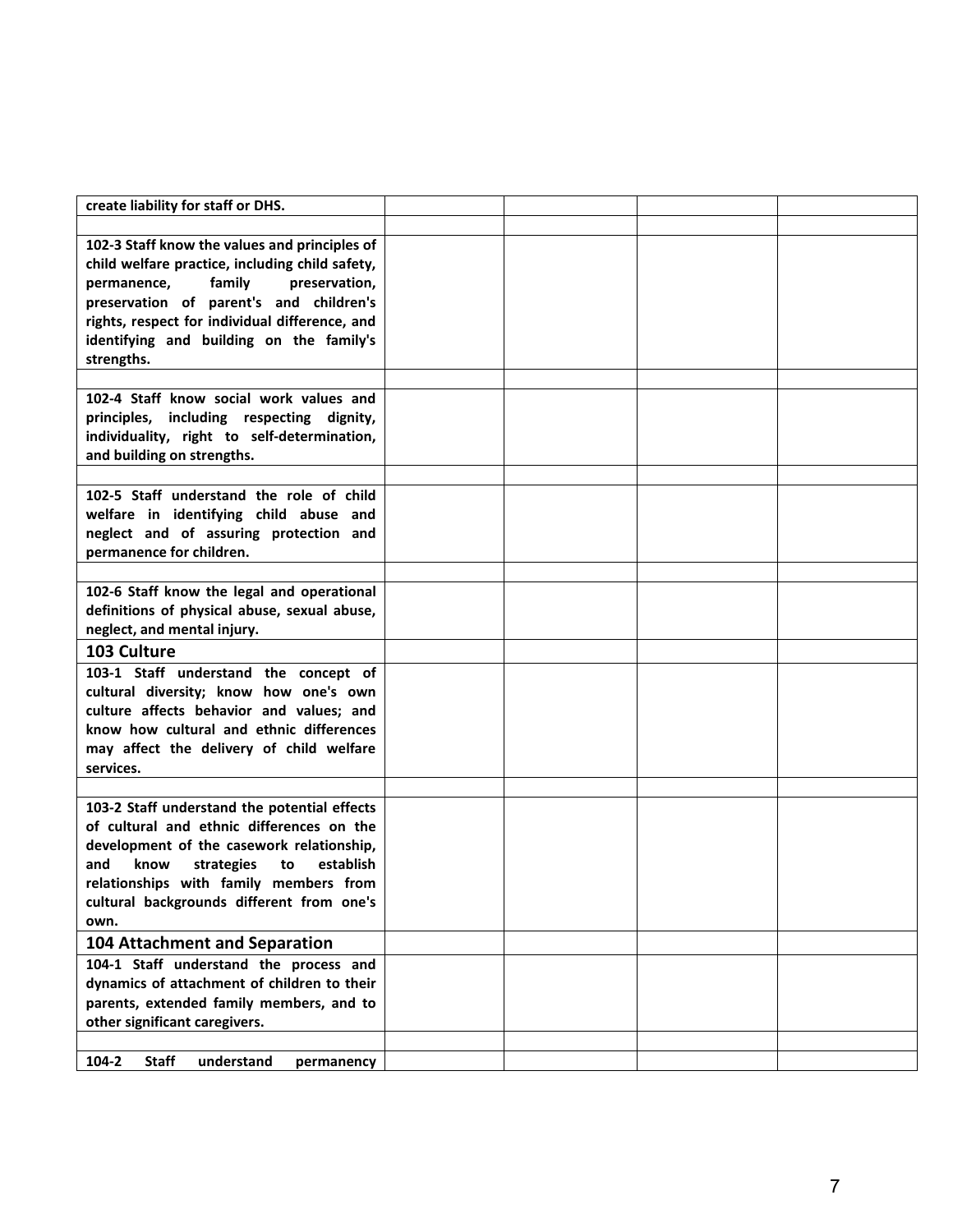| reunification<br>planning<br>and<br>the<br>and        |  |  |
|-------------------------------------------------------|--|--|
| potentially traumatic outcome of separation           |  |  |
| and placement for children and their                  |  |  |
| families.                                             |  |  |
|                                                       |  |  |
| 104-3 Staff understand<br>the physical,               |  |  |
| emotional and behavioral indicators of                |  |  |
| placing children and the impact on families.          |  |  |
|                                                       |  |  |
| 105 Child Development                                 |  |  |
| <b>Staff</b><br>understand<br>105-1<br>the<br>stages, |  |  |
| processes, and milestones of physical,                |  |  |
| social,<br>and<br>emotional<br>cognitive,             |  |  |
| development of children from birth through            |  |  |
| adolescence and know how developmental                |  |  |
| variables affect the child's behavior.                |  |  |
|                                                       |  |  |
| 105-2 Staff understand how children's                 |  |  |
| behavior problems may be symptoms of                  |  |  |
| underlying<br>developmental                           |  |  |
| delays/disabilities or emotional disturbance          |  |  |
| and can identify appropriate referrals for            |  |  |
| developmental assessment and services.                |  |  |
|                                                       |  |  |
| 105-3 Staff understand the need to advise             |  |  |
| caregivers on age-appropriate expectations            |  |  |
| for children, and can help set realistic              |  |  |
| expectations for children who demonstrate             |  |  |
| developmental needs and/or delays as a                |  |  |
| result of abuse or neglect.                           |  |  |
| <b>106 Parenting Skills</b>                           |  |  |
| 106-1 Staff understand the elements of                |  |  |
| effective parenting.                                  |  |  |
|                                                       |  |  |
| 106-2 Staff<br>know<br>child<br>management,           |  |  |
| discipline and guidance strategies that are           |  |  |
| appropriate for a child's developmental               |  |  |
| level and individual needs.                           |  |  |
|                                                       |  |  |
| 106-3 Staff are able to use solution-focused          |  |  |
| techniques with families to support                   |  |  |
| appropriate child management, discipline              |  |  |
| and guidance.                                         |  |  |
| 107 Strength Based Solution-Focused                   |  |  |
| Interviewing                                          |  |  |
| 107-1 Staff are able to engage family                 |  |  |
|                                                       |  |  |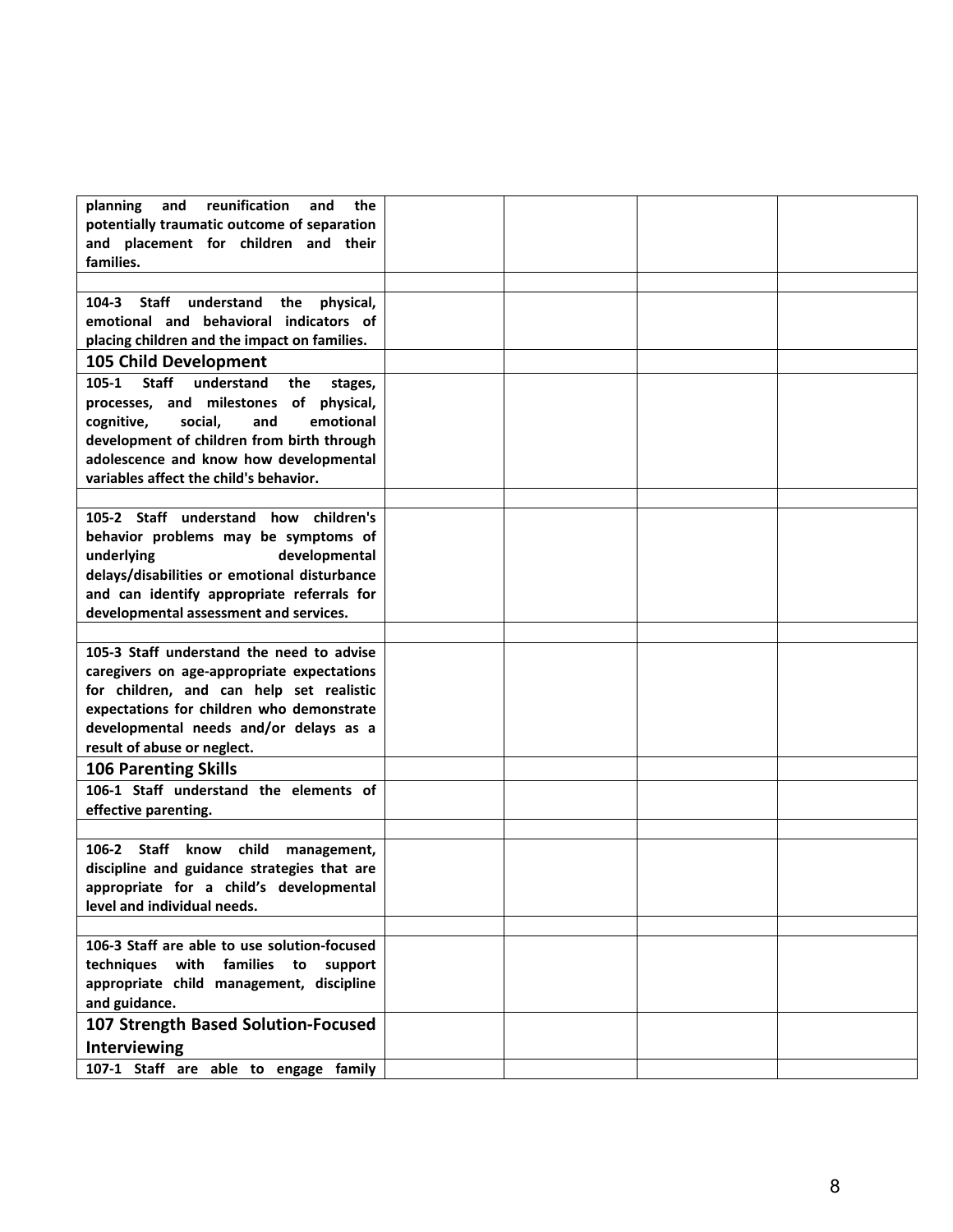| members in solution-focused relationships,                     |  |  |
|----------------------------------------------------------------|--|--|
| building on the family's strengths, and can                    |  |  |
| use these relationships to promote joint                       |  |  |
| case planning and service delivery with a                      |  |  |
| solution focus.                                                |  |  |
|                                                                |  |  |
| 107-2 Staff are able to use solution-focused                   |  |  |
|                                                                |  |  |
| interviewing techniques to defuse hostility<br>and resistance. |  |  |
|                                                                |  |  |
|                                                                |  |  |
| 107-3 Staff<br>the principles<br>know<br>of                    |  |  |
| solution-focused<br>conducting<br>effective                    |  |  |
| interviews.                                                    |  |  |
|                                                                |  |  |
| 107-4 Staff know specialized solution-focused                  |  |  |
| interviewing techniques that are effective                     |  |  |
| with children and adolescents.                                 |  |  |
|                                                                |  |  |
| 107-5 Staff know the proper sequence of                        |  |  |
| steps in the solution-focused casework                         |  |  |
| process.                                                       |  |  |
|                                                                |  |  |
| 107-6 Staff know how to invite family                          |  |  |
| members to develop time-limited goals with                     |  |  |
| observably<br>measurable<br>indicators<br>οf                   |  |  |
| progress.                                                      |  |  |
|                                                                |  |  |
| 107-7 Staff know how to invite family                          |  |  |
| members to prioritize needs and objectives,                    |  |  |
|                                                                |  |  |
| and how to develop service plans with                          |  |  |
| family members within the boundaries of                        |  |  |
| agency policy.                                                 |  |  |
| <b>201 Children's Protective Services</b>                      |  |  |
| (CPS Training also includes 206                                |  |  |
| competencies)                                                  |  |  |
| 201-1 Staff are able to accurately identify                    |  |  |
| physical, emotional,<br>behavioral<br>and                      |  |  |
| indicators of abuse, neglect, and mental                       |  |  |
| injury in child victims and their families.                    |  |  |
|                                                                |  |  |
|                                                                |  |  |
| 201-2 Staff know appropriate investigation                     |  |  |
| techniques to thoroughly investigate alleged                   |  |  |
|                                                                |  |  |
| abuse or neglect.                                              |  |  |
|                                                                |  |  |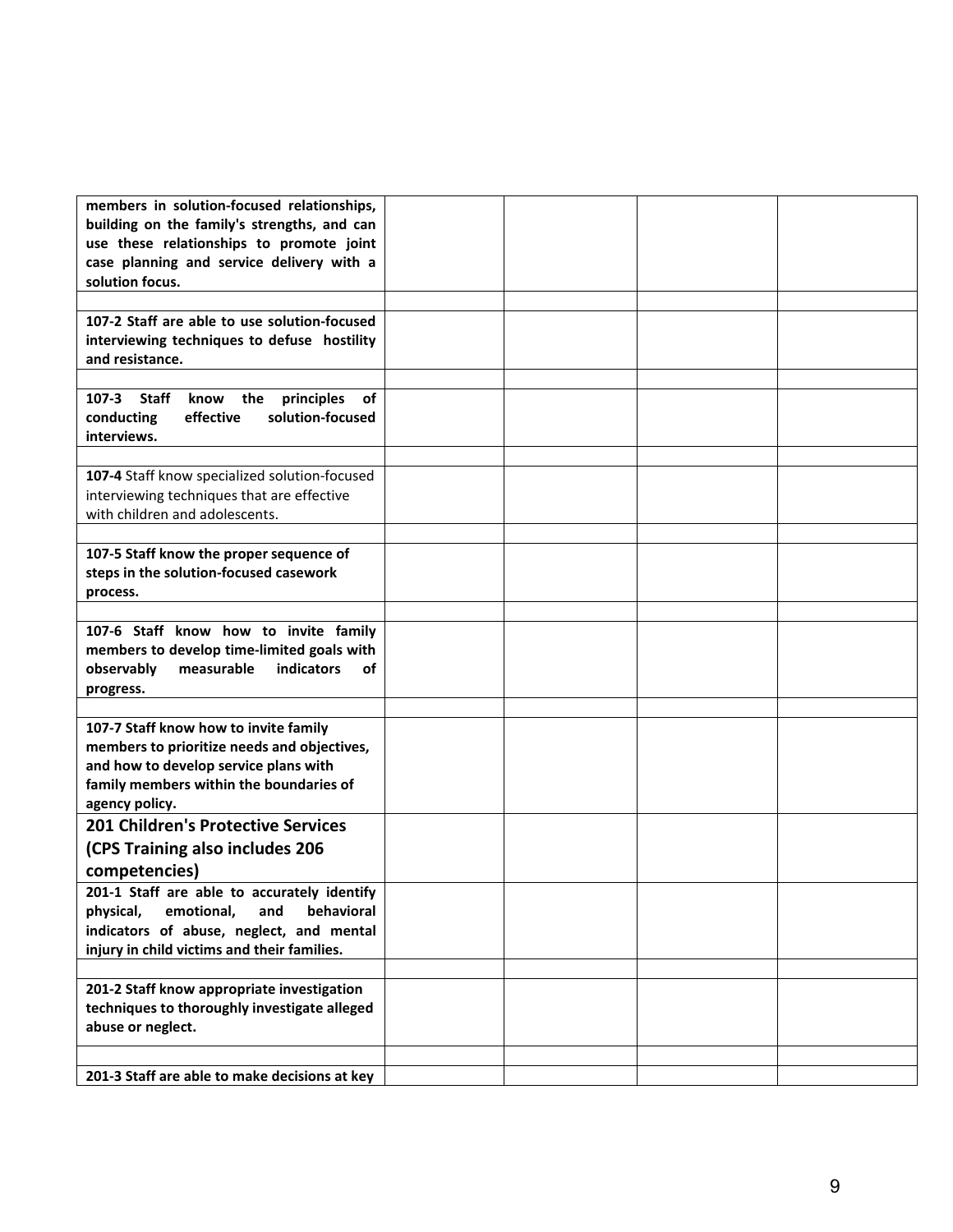| decision points such as whether to             |  |  |
|------------------------------------------------|--|--|
| investigate, substantiate, provide services,   |  |  |
| and petition the court with or without         |  |  |
| removal.                                       |  |  |
|                                                |  |  |
| 201-4 Staff know the responsibilities of the   |  |  |
| agency in responding to complaints of          |  |  |
| maltreatment, providing ongoing in-home        |  |  |
| services, providing temporary substitute       |  |  |
| care placements and permanent homes for        |  |  |
| children.                                      |  |  |
| 202 Foster Care (Foster Care Training          |  |  |
| also includes 206 & 207                        |  |  |
| competencies)                                  |  |  |
| 202-1 Staff understand the importance of       |  |  |
| working collaboratively with substitute        |  |  |
| caregivers and the child's family to assess a  |  |  |
| child's need for special developmental,        |  |  |
| medical, educational, social, psychological,   |  |  |
| and other services; to identify resources and  |  |  |
| to obtain needed services.                     |  |  |
|                                                |  |  |
| 202-2 Staff know how to negotiate a parent-    |  |  |
| agency agreement.                              |  |  |
|                                                |  |  |
| 202-3 Staff understand the social work         |  |  |
| aspects of the decision to recommend           |  |  |
| termination of parental rights and how to      |  |  |
| refer to adoption planning when return of a    |  |  |
| child to his or her family or to relatives can |  |  |
| no longer be considered.                       |  |  |
| 203 Prevention (Prevention training            |  |  |
| also includes 206 competencies)                |  |  |
| 203-1 Staff know the prevention priority       |  |  |
| groups and know how to screen cases to         |  |  |
| determine eligibility for Preventive Services. |  |  |
|                                                |  |  |
| 203-2 Staff understand the voluntary nature    |  |  |
| of the program and are able to encourage       |  |  |
| family members to accept services.             |  |  |
|                                                |  |  |
| 203-3 Staff understand the Preventive          |  |  |
| Services for Families model and can            |  |  |
| implement it.                                  |  |  |
|                                                |  |  |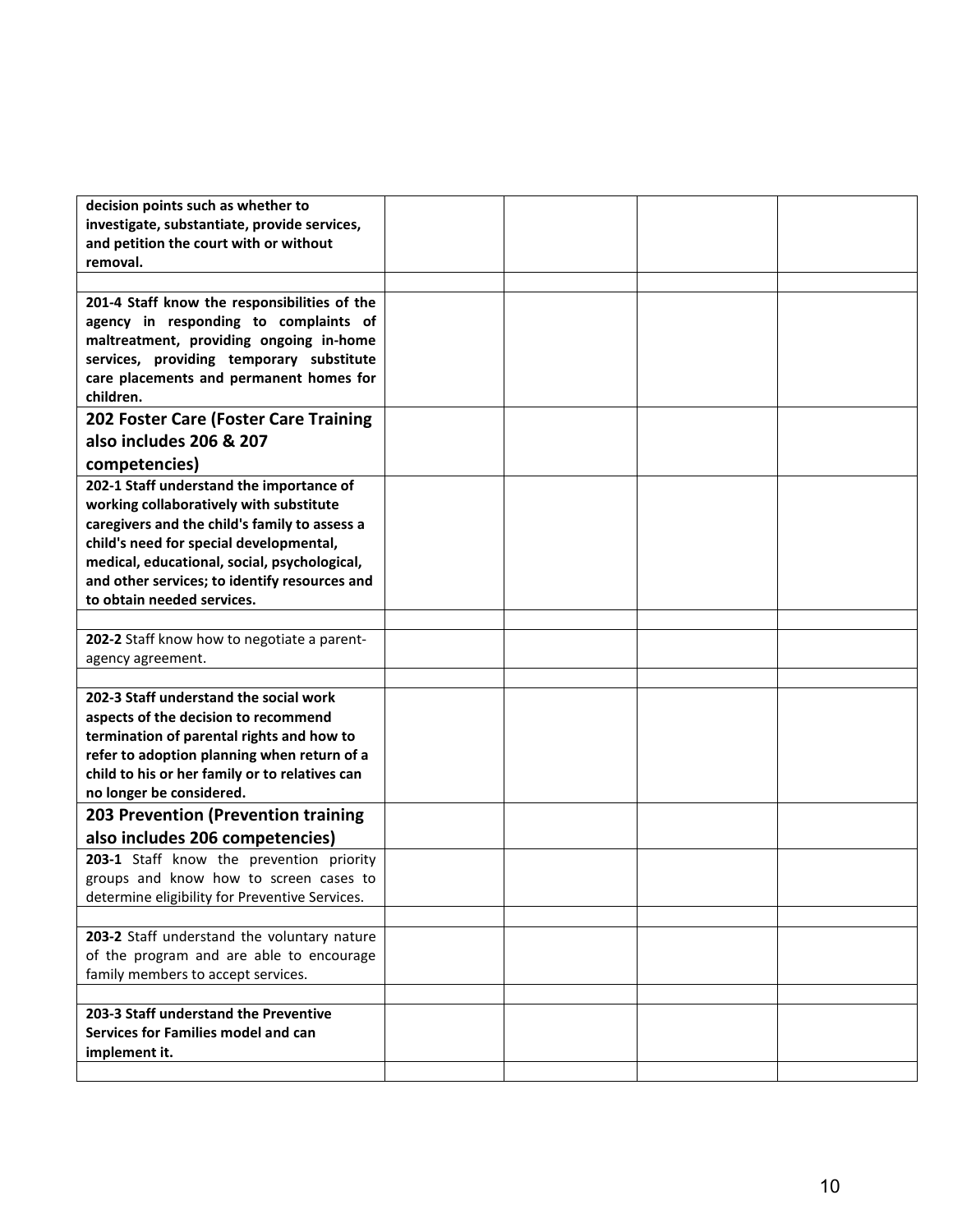| 203-4 Staff are familiar with models of           |  |  |
|---------------------------------------------------|--|--|
| effective parenting, including STEP, Building     |  |  |
| Strong Families, and Nurturing Programs.          |  |  |
|                                                   |  |  |
| 203-5 Staff can teach parenting strategies to     |  |  |
| parents by explaining and modeling parenting      |  |  |
| techniques, can support parents in trying new     |  |  |
| strategies, and can refer parents to formal       |  |  |
| training classes or groups when needed.           |  |  |
| 204 Juvenile Justice (Juvenile Justice            |  |  |
| Training also includes 206 & 207                  |  |  |
| competencies)                                     |  |  |
| 204-1 Staff can assess a youth's need for         |  |  |
| specialized services, including residential       |  |  |
| placement, treatment, and know how to             |  |  |
| locate and refer children to these resources.     |  |  |
|                                                   |  |  |
| 204-2 Staff are able to assess a youth's ability  |  |  |
| to function successfully in the least restrictive |  |  |
| setting and are aware of community-based          |  |  |
| alternatives to placement.                        |  |  |
|                                                   |  |  |
| 204-3 Staff understand the importance of          |  |  |
| working collaboratively with the substitute       |  |  |
| caregivers/residential staff and the family to    |  |  |
| help facilitate a successful re-entry of the      |  |  |
| youth to the community.                           |  |  |
|                                                   |  |  |
| <b>205 Adoption (Adoption Training</b>            |  |  |
| also includes 206 & 207                           |  |  |
| competencies)                                     |  |  |
| 205-1 Staff know the individual and family        |  |  |
| characteristics and dynamics that contribute      |  |  |
| to effective adoptive parenting.                  |  |  |
|                                                   |  |  |
| 205-2 Staff can conduct thorough home             |  |  |
| study assessments of adoptive family              |  |  |
| applicants.                                       |  |  |
|                                                   |  |  |
| 205-3 Staff know how to complete an               |  |  |
| adoption evaluation.                              |  |  |
|                                                   |  |  |
| 205-4 Staff are able to develop collaborative     |  |  |
| relationships with adoptive families and can      |  |  |
| promote joint planning and delivery of            |  |  |
| services.                                         |  |  |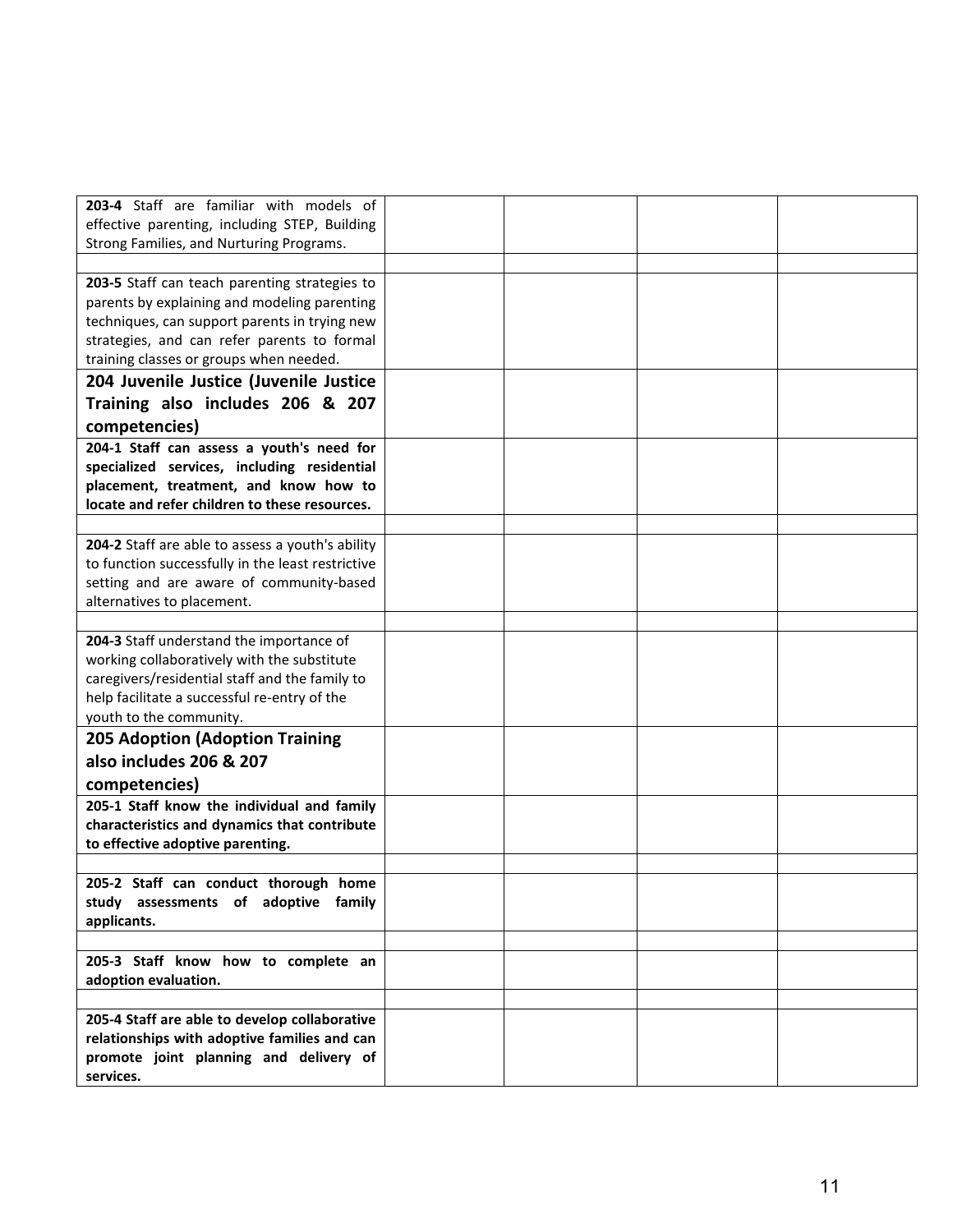| 205-5 Staff know the importance of post-      |  |  |
|-----------------------------------------------|--|--|
| placement<br>supportive<br>and<br>treatment   |  |  |
| services, and know strategies to assure that  |  |  |
| these services are provided to children and   |  |  |
| their adoptive families.                      |  |  |
|                                               |  |  |
| 205-6 Staff know public relations and         |  |  |
| marketing strategies to recruit adoptive      |  |  |
| applicants; and can use resource listings,    |  |  |
| adoption<br>exchanges, and<br>inter-agency    |  |  |
| planning to facilitate recruitment.           |  |  |
|                                               |  |  |
| 205-7 Staff understand the use of Michigan    |  |  |
| Adoption Resource Exchange (MARE) to          |  |  |
| achieve timely and appropriate adoptive       |  |  |
| placement of children.                        |  |  |
|                                               |  |  |
| 205-8 Staff understand the Michigan           |  |  |
| Adoption Subsidy Program and are able to      |  |  |
| assist families in applying for other         |  |  |
| community, state and federal resources.       |  |  |
| 206 Case Management (Trained in               |  |  |
| CPS,<br><b>Foster</b><br>Prevention,<br>Care, |  |  |
|                                               |  |  |
| <b>Juvenile Justice, and Adoption)</b>        |  |  |
| 206-1 Staff are able to use a computer as     |  |  |
| needed to assist with case management.        |  |  |
|                                               |  |  |
| 206-2 Staff know how to prioritize and        |  |  |
| organize their workload to ensure timely      |  |  |
| completion of caseload activities, including  |  |  |
| responding to information systems reports.    |  |  |
| 206-3 Staff know and understand the           |  |  |
| relationship of child placing agency rules to |  |  |
| placement decisions and documentation.        |  |  |
|                                               |  |  |
| 206-4 Staff know how to accurately complete   |  |  |
| data reporting, eligibility, payment and case |  |  |
| maintenance forms.                            |  |  |
|                                               |  |  |
| 206-5 Staff understand the legal base for     |  |  |
| providing child welfare services and are able |  |  |
| to provide services in a manner consistent    |  |  |
| with all legal requirements.                  |  |  |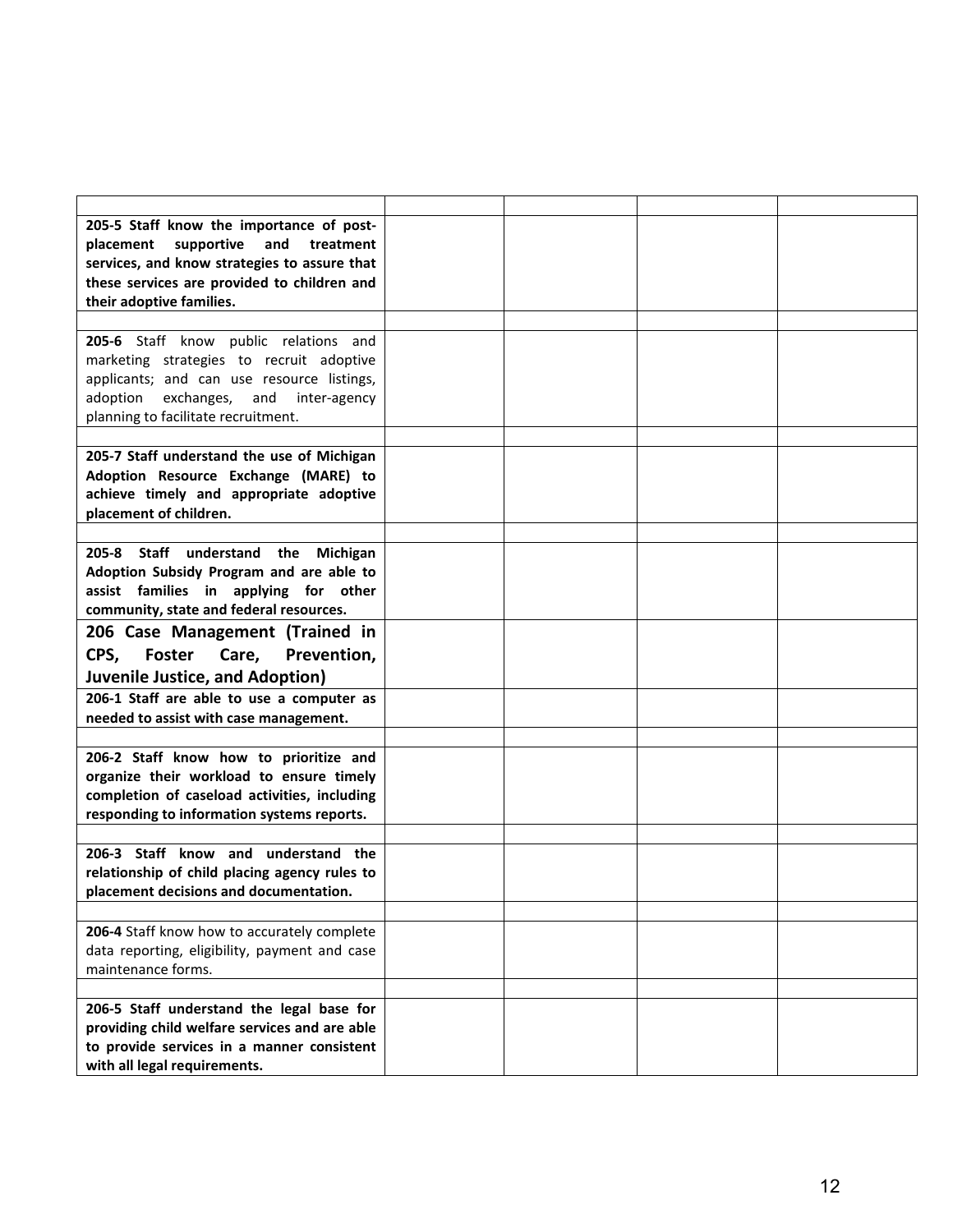| 206-6 Staff can accurately open cases on<br>SACWIS and use SACWIS reports to maintain<br>current caseload.                                                                                                                                                                                                                        |  |  |
|-----------------------------------------------------------------------------------------------------------------------------------------------------------------------------------------------------------------------------------------------------------------------------------------------------------------------------------|--|--|
|                                                                                                                                                                                                                                                                                                                                   |  |  |
| 206-7 Staff are able to accurately assess risk<br>and intervene appropriately to ensure child<br>safety.                                                                                                                                                                                                                          |  |  |
|                                                                                                                                                                                                                                                                                                                                   |  |  |
| 206-8 Staff are able to develop well-written<br>case assessment, case plan, and other<br>supporting documentation in the case<br>record within required time frames.                                                                                                                                                              |  |  |
| 206-9 Staff can coordinate the delivery of<br>services to meet identified needs through<br>case management, advocacy, and directly<br>supportive<br>providing<br>or<br>rehabilitative<br>services to strengthen the family so they can<br>function independently and provide a safe,<br>nurturing environment for their children. |  |  |
| 206-10 Staff know how to balance the use of<br>authority with the use of casework methods<br>to simultaneously protect children and<br>engage families.                                                                                                                                                                           |  |  |
| 206-11 Staff are able to conduct routine and<br>timely case reviews, and can reassess the<br>outcomes of all case plans and service<br>interventions<br>and<br>make<br>appropriate<br>modifications in the case plan.                                                                                                             |  |  |
| 206-12 Staff know the importance of, and can<br>in-home<br>initiate,<br>intensive,<br>supportive<br>services, and mobilize, when appropriate,<br>extended family resources to<br>prevent<br>removal of the child from the home.                                                                                                   |  |  |
| 206-13 Staff are able to work with family<br>members to identify needed services,<br>resources available, and the barriers to using<br>help effectively.                                                                                                                                                                          |  |  |
| 206-14 Staff are able to work with family<br>members to assist them in connecting with                                                                                                                                                                                                                                            |  |  |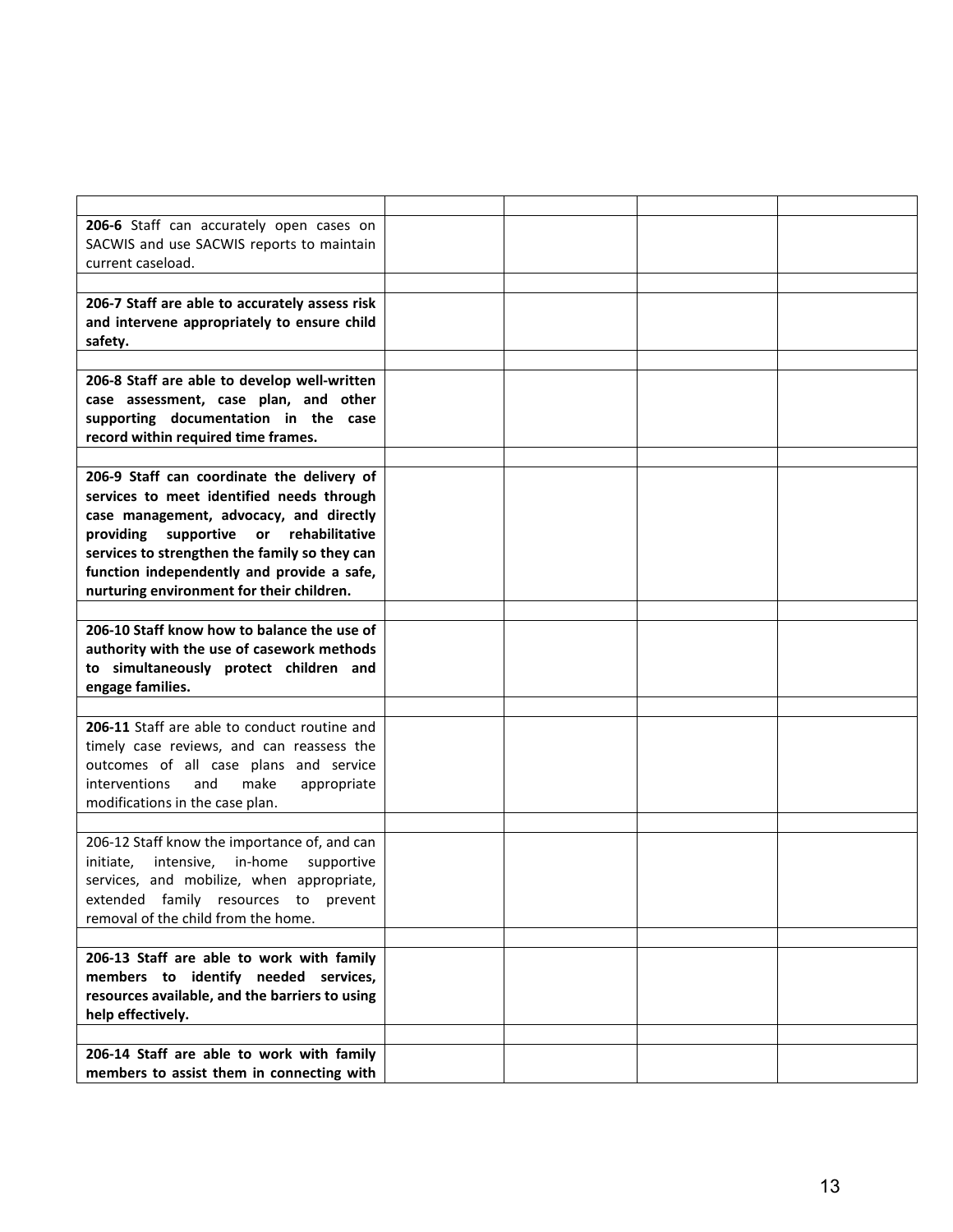| and<br>maintaining<br>needed<br>services<br>and<br>supports.                               |  |  |
|--------------------------------------------------------------------------------------------|--|--|
|                                                                                            |  |  |
| 206-15 Staff know and understand the dual                                                  |  |  |
| roles of the child welfare caseworker to                                                   |  |  |
| protect children from maltreatment and to                                                  |  |  |
| provide services to strengthen and empower                                                 |  |  |
| families.                                                                                  |  |  |
|                                                                                            |  |  |
| 206-16 Staff know how to close cases based                                                 |  |  |
| on criteria specified in policy.                                                           |  |  |
| 207 Placement<br>(Trained in Foster                                                        |  |  |
| Care, Juvenile justice, and Adoption)                                                      |  |  |
| 207-1 Staff understand the importance of                                                   |  |  |
| maintaining extended family relationships                                                  |  |  |
| and their priority consideration in out-of-<br>home placement.                             |  |  |
|                                                                                            |  |  |
| 207-2 Staff know how to conduct placement                                                  |  |  |
| and replacement activities, including pre-                                                 |  |  |
| placement preparation and visits, which                                                    |  |  |
| provide emotional support to the child,                                                    |  |  |
| family, extended family, and substitute                                                    |  |  |
| caregivers to prevent or reduce crisis.                                                    |  |  |
|                                                                                            |  |  |
| 207-3 Staff know how to prepare extended                                                   |  |  |
| family, foster parents, and other substitute                                               |  |  |
| caregivers to receive children in placement                                                |  |  |
| to reduce the child's stress and facilitate the                                            |  |  |
| child's adjustment.                                                                        |  |  |
| 207-4 Staff know how to implement                                                          |  |  |
| strategies to identify, strengthen, and                                                    |  |  |
| maintain the least restrictive, most family-                                               |  |  |
| like placement to meet a child's needs.                                                    |  |  |
|                                                                                            |  |  |
| 207-5 Staff are able to assist families to                                                 |  |  |
| identify strategies to support and strengthen                                              |  |  |
| families, to involve them in all phases of                                                 |  |  |
| placement planning and implementation,                                                     |  |  |
| and to provide services that help them meet                                                |  |  |
| mutual case goals and objectives.                                                          |  |  |
|                                                                                            |  |  |
| 207-6 Staff understand the purpose and<br>significance of visits for the child and his/her |  |  |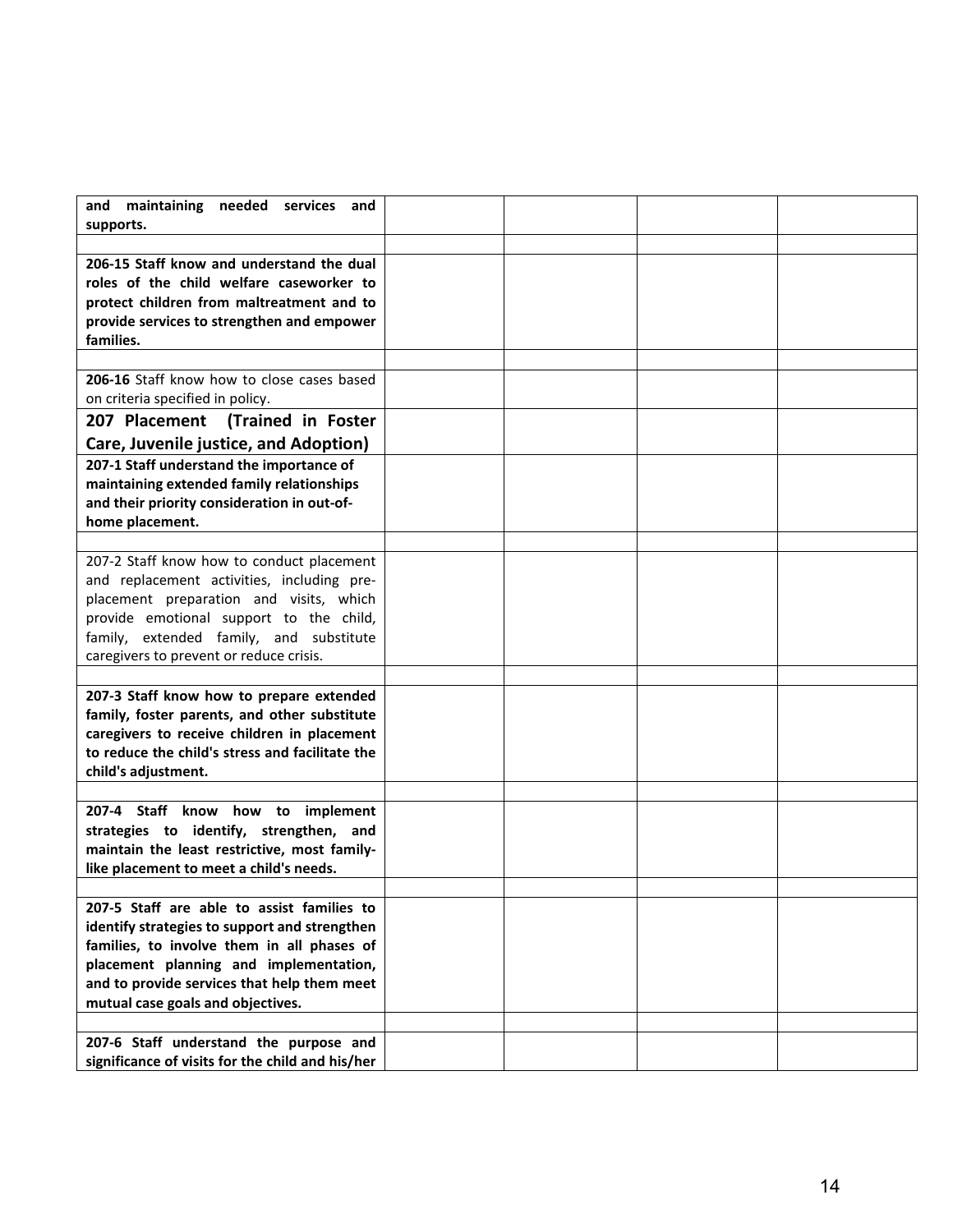| family and can facilitate them.                                                  |  |  |
|----------------------------------------------------------------------------------|--|--|
|                                                                                  |  |  |
| 207-7 Staff know how to include substitute                                       |  |  |
| caregivers, including extended family, as                                        |  |  |
| part of the team in the goal of family                                           |  |  |
| preservation and developing a case plan.                                         |  |  |
|                                                                                  |  |  |
| 207-8 Staff are able to assess a youth's level                                   |  |  |
| of ability in critical skills needed for                                         |  |  |
| independent living, including problems that                                      |  |  |
| may interfere with successful emancipation,                                      |  |  |
| and can plan and provide services to prepare                                     |  |  |
| adolescents for independent living.                                              |  |  |
|                                                                                  |  |  |
| 207-9 Staff understand the need for and                                          |  |  |
| how to gather, record, and maintain a child's                                    |  |  |
| lifebook for the child as a permanent record.                                    |  |  |
|                                                                                  |  |  |
| 207-10 Staff can prepare children and                                            |  |  |
| families for placement, replacement, and                                         |  |  |
| adoption, to reduce placement-induced                                            |  |  |
| stress, and to maintain identity and                                             |  |  |
| continuity for the child.                                                        |  |  |
| <b>301 Mental Health</b>                                                         |  |  |
| 301-1 Staff know the behavioral indicators                                       |  |  |
| and dynamics of depression.                                                      |  |  |
|                                                                                  |  |  |
| 301-2 Staff know the behavioral indicators                                       |  |  |
| and dynamics of suicide.                                                         |  |  |
|                                                                                  |  |  |
| 301-3 Staff know appropriate referral                                            |  |  |
| methods for further assessment and                                               |  |  |
| treatment related to the above diagnosis<br>and know referral sources to further |  |  |
| investigate other possible mental health                                         |  |  |
| problems.                                                                        |  |  |
|                                                                                  |  |  |
| 301-4 Staff know mental health conditions                                        |  |  |
| that can affect the well-being of children                                       |  |  |
| and families, or that can contribute to or                                       |  |  |
| result from abuse or neglect.<br><b>Common</b>                                   |  |  |
| conditions include, but are not limited to;                                      |  |  |
| post-traumatic stress disorder,<br>anxiety                                       |  |  |
| disorders, oppositional defiant disorder,                                        |  |  |
| deficit-hyperactivity<br>attention<br>disorder,                                  |  |  |
| reactive-attachment disorder and bipolar                                         |  |  |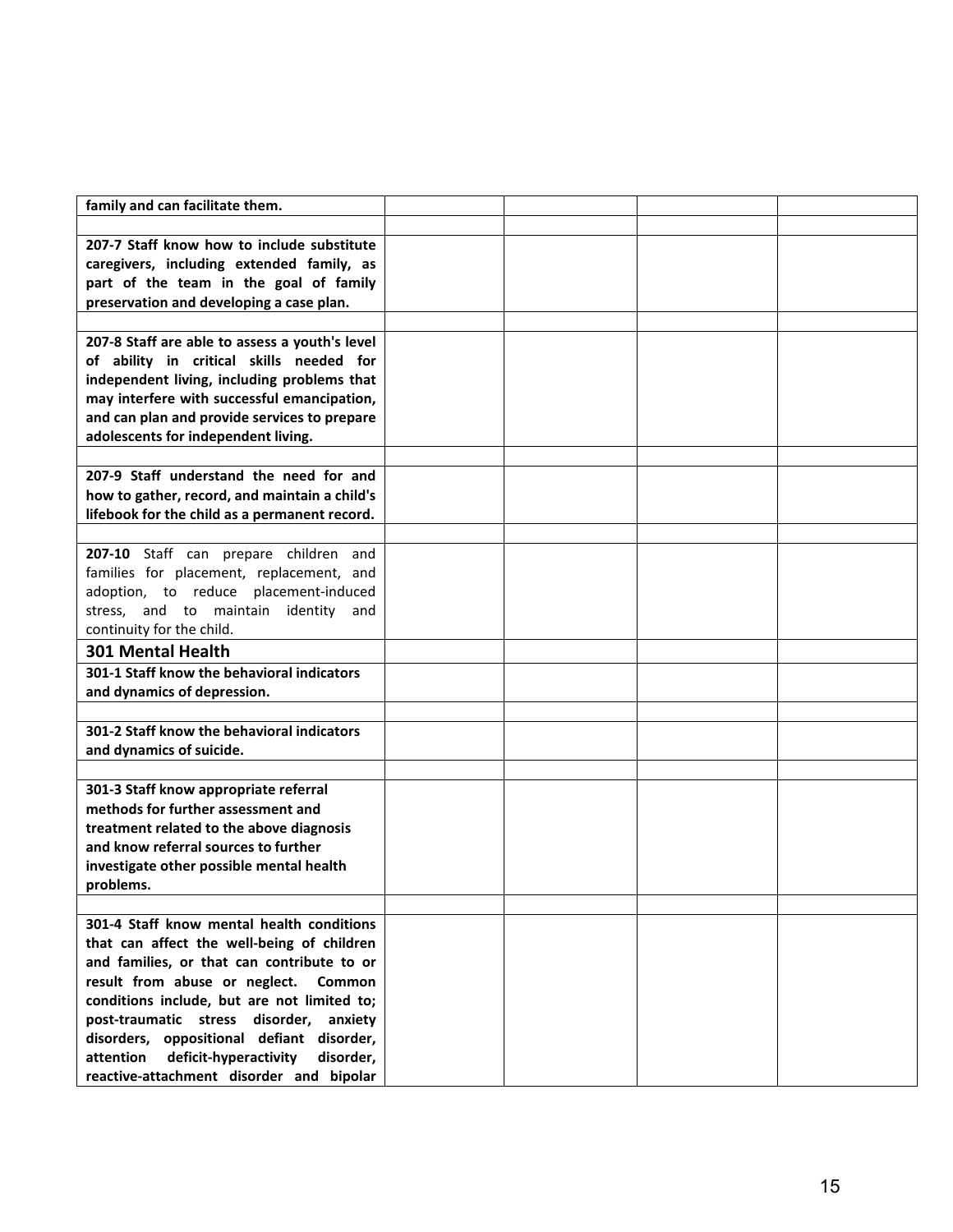| disorder.                                       |  |  |
|-------------------------------------------------|--|--|
|                                                 |  |  |
| 301-5 Staff know basic information about the    |  |  |
| appropriate use of psychotropic medications.    |  |  |
|                                                 |  |  |
| <b>302 Defusing Threatening Behavior</b>        |  |  |
| 302-1 Staff can use precautionary measures      |  |  |
| that reduce vulnerability to assault.           |  |  |
|                                                 |  |  |
| 302-2 Staff can identify the nature and         |  |  |
| circumstances of various forms of physical      |  |  |
| aggression.                                     |  |  |
|                                                 |  |  |
| 302-3 Staff can assess potentially violent      |  |  |
| situations, and know initial strategies for de- |  |  |
| escalation/deterrence.                          |  |  |
|                                                 |  |  |
| 302-4 Staff know techniques for defusing        |  |  |
| potentially violent encounters.                 |  |  |
| <b>303 Substance Abuse</b>                      |  |  |
| 303-1 Staff can recognize indicators of         |  |  |
| alcohol abuse/dependency in adults and          |  |  |
| including the<br>children<br>role<br>alcohol    |  |  |
| abuse/dependency plays in the family            |  |  |
| structure and the roles of family members.      |  |  |
|                                                 |  |  |
| 303-2 Staff can recognize indicators of drug    |  |  |
| abuse/dependency including illegal an           |  |  |
| prescription drugs in adults and children       |  |  |
| including the role drug abuse/dependency        |  |  |
| plays in the family structure and the roles of  |  |  |
| family members.                                 |  |  |
|                                                 |  |  |
| 303-3 Staff understand the dynamics of          |  |  |
| alcohol and drug abuse/dependency and           |  |  |
| including various screening<br>recovery         |  |  |
| procedures, treatment programs, 12 step         |  |  |
| programs and relapse issues and can refer to    |  |  |
| appropriate treatment resources.                |  |  |
|                                                 |  |  |
| 303-4 Staff understand the effect of parental   |  |  |
| alcohol and drug abuse/dependency on a          |  |  |
| child's development and behavior including      |  |  |
| the correlation between alcohol abuse and       |  |  |
| family violence.                                |  |  |
|                                                 |  |  |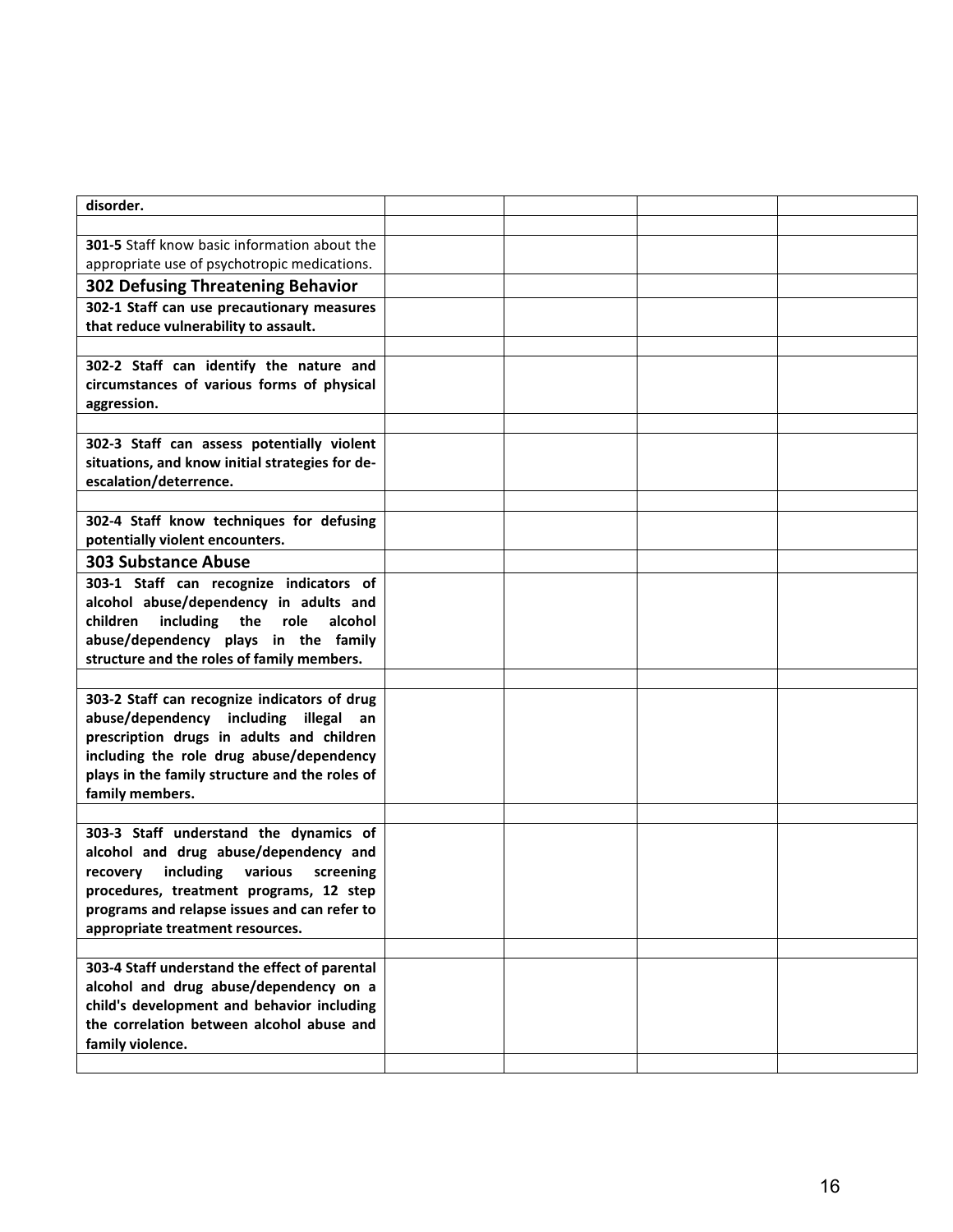| 303-5 Staff can recognize the indicators of       |  |  |
|---------------------------------------------------|--|--|
| infants born with fetal alcohol syndrome or       |  |  |
| other drug addiction and understand the           |  |  |
| special needs of these children.                  |  |  |
|                                                   |  |  |
| 303-6 Staff understand the referral process       |  |  |
| for obtaining a developmental assessment for      |  |  |
| fetal alcohol syndrome or other drug              |  |  |
| addicted infants and the development of case      |  |  |
| plans and provision of services to meet the       |  |  |
| child's developmental needs.                      |  |  |
| <b>304 Domestic Violence</b>                      |  |  |
| 304-1 Staff can recognize the indicators of       |  |  |
| family violence, including spouse abuse.          |  |  |
|                                                   |  |  |
| 304-2 Staff understand the dynamics of            |  |  |
| family violence and can assess the family to      |  |  |
| determine risk to family members.                 |  |  |
|                                                   |  |  |
| 304-3 Staff can develop case plans to address     |  |  |
| family violence and to protect family             |  |  |
| members; and can make appropriate                 |  |  |
| referrals to shelters and other specialized       |  |  |
| resources.                                        |  |  |
| <b>305 Health and Medical</b>                     |  |  |
| 305-1 Staff know health and medical               |  |  |
| conditions that can affect the well-being of      |  |  |
| children and families, or that can contribute     |  |  |
| to or result from abuse or neglect. These         |  |  |
| include failure to thrive, prematurity, HIV,      |  |  |
| SIDS (Sudden Infant Death Syndrome), and<br>ADHD. |  |  |
|                                                   |  |  |
| <b>Sexual Abuse</b><br>306                        |  |  |
| 306-1 Staff can identify the physical,            |  |  |
| behavioral, and emotional indicators of           |  |  |
| sexually abused children.                         |  |  |
| 306-2 Staff understand the family dynamics        |  |  |
| and interaction patterns in sexual abuse          |  |  |
| cases.                                            |  |  |
|                                                   |  |  |
| 306-3 Staff are aware of their own                |  |  |
| emotional responses to sexual abuse and of        |  |  |
| the potential for these responses to              |  |  |
| interfere with the casework process.              |  |  |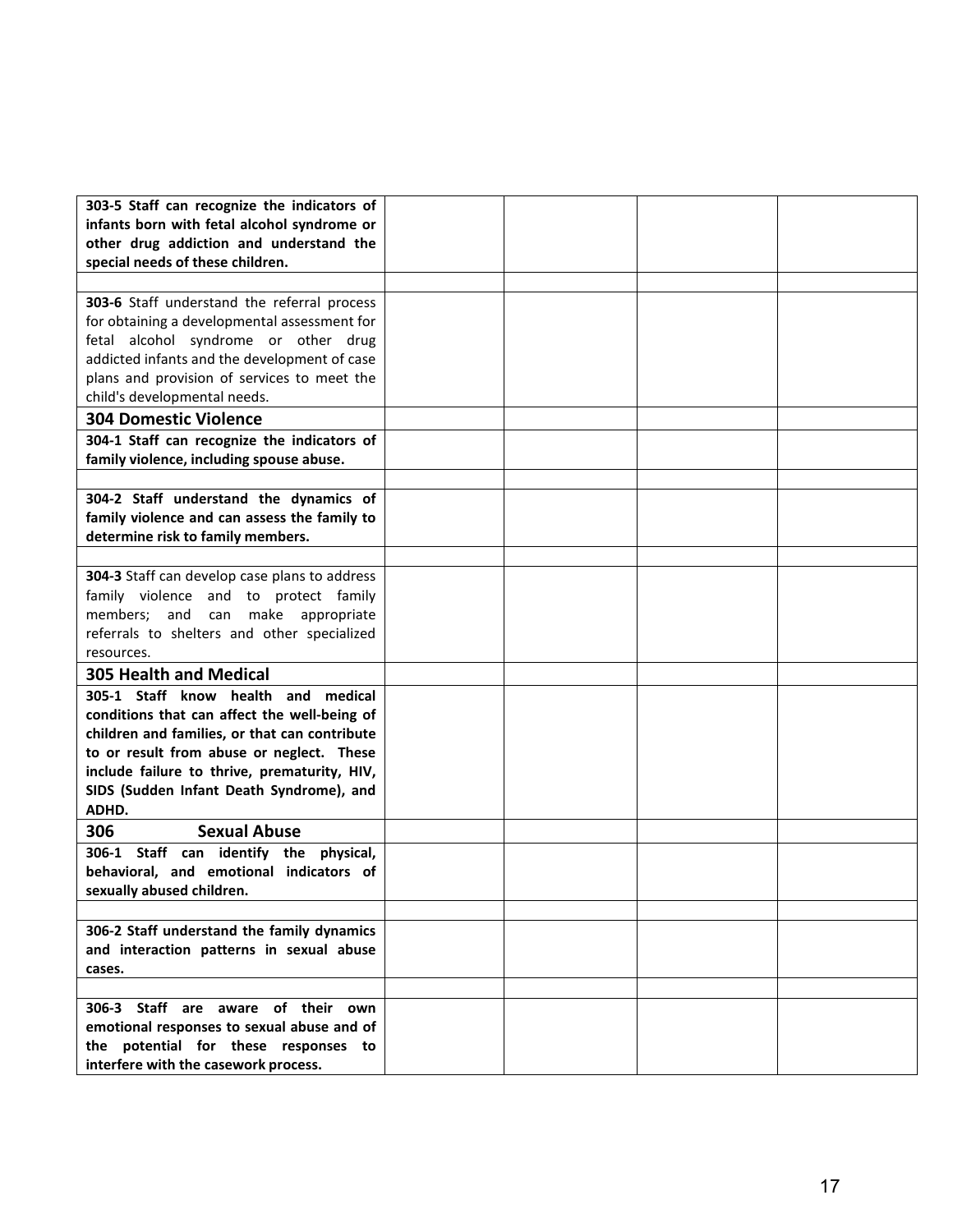| 306-4 Staff can appropriately use strategies    |  |  |
|-------------------------------------------------|--|--|
| and authority in conducting a sexual abuse      |  |  |
| investigation, and know proper investigation    |  |  |
| practices and procedures.                       |  |  |
|                                                 |  |  |
| 306-5 Staff can recognize the indicators of     |  |  |
| infants born with fetal alcohol syndrome or     |  |  |
| other drug addiction and understand the         |  |  |
| special needs of these children                 |  |  |
|                                                 |  |  |
| 306-6 Staff understand the role<br>and          |  |  |
| responsibility of other disciplines in the      |  |  |
| investigation, prosecution, and treatment of    |  |  |
| sexual abuse; and can work jointly with these   |  |  |
| practitioners.                                  |  |  |
|                                                 |  |  |
| <b>306-7</b> Staff understand how to assess the |  |  |
| validity of sexual abuse complaints.            |  |  |
| 307 Youth Gangs                                 |  |  |
| 307-1 Staff have a general knowledge of         |  |  |
| youth gangs, including their language,          |  |  |
| structure, and activities.                      |  |  |
|                                                 |  |  |
| 307-2 Staff understand the treatment and        |  |  |
| placement needs of youth gang members and       |  |  |
| resources available for treatment.              |  |  |
| <b>308 Juvenile Sex Offenders</b>               |  |  |
| 308-1 Staff know the indicators, dynamics,      |  |  |
| and patterns of juvenile sex offenders.         |  |  |
|                                                 |  |  |
| 308-2 Staff understand the treatment and        |  |  |
| placement needs of juvenile sex offenders.      |  |  |
| 309 Legal Issues for CPS and Foster             |  |  |
| Care                                            |  |  |
| 309-1 Staff can determine when emergency        |  |  |
| protection of a child is necessary, and can     |  |  |
| initiate<br>appropriate<br>the<br>law           |  |  |
| enforcement/juvenile court proceedings to       |  |  |
| obtain emergency custody.                       |  |  |
|                                                 |  |  |
| 309-2 Staff can elicit and document pertinent   |  |  |
| facts to be included in the preparation of a    |  |  |
| administrative<br>for<br>judicial<br>case<br>or |  |  |
| hearings/proceedings.                           |  |  |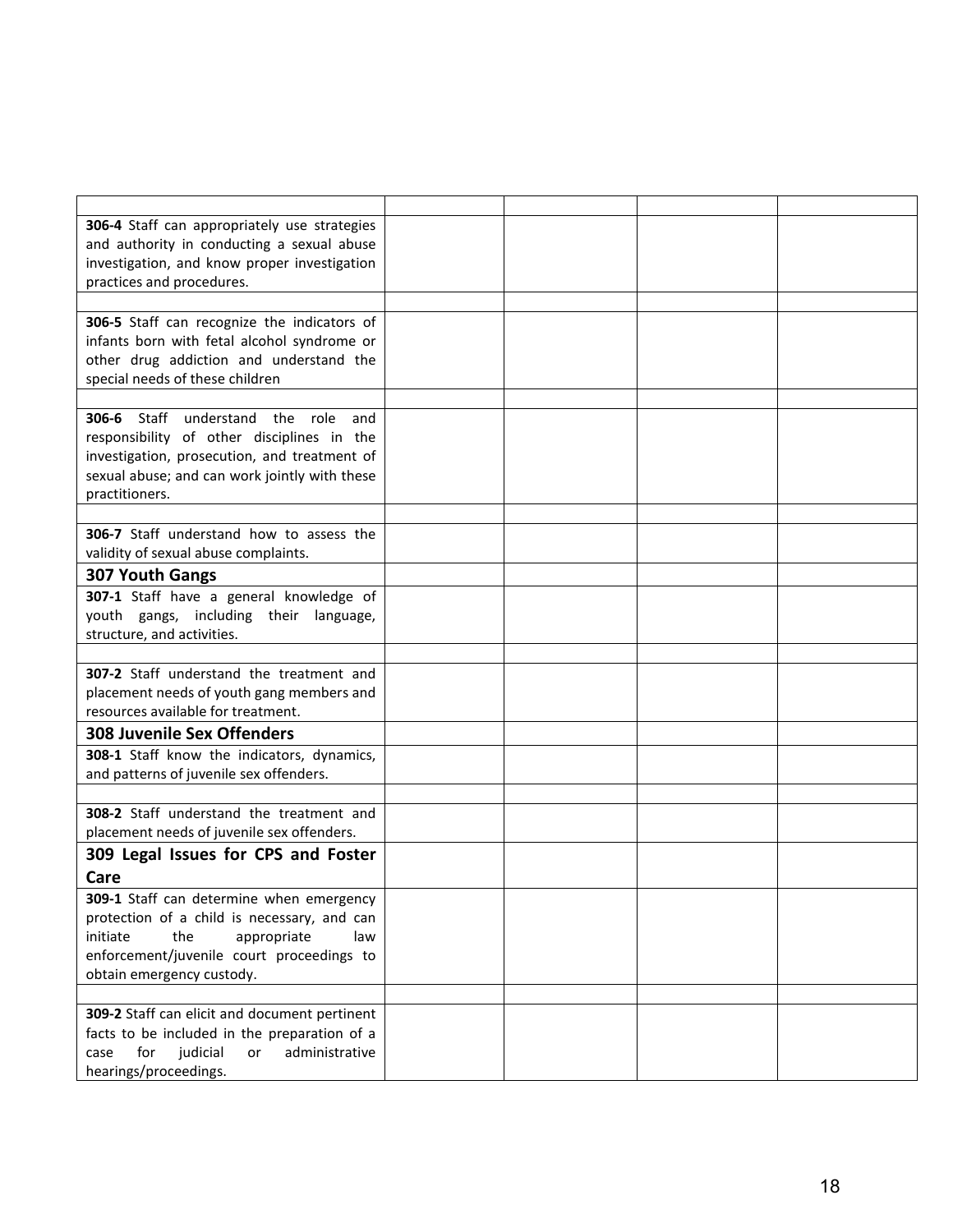| 309-3 Staff know the role and responsibility    |  |  |
|-------------------------------------------------|--|--|
| of the caseworker in judicial or administrative |  |  |
| hearings, know applicable rules of evidence,    |  |  |
| are able to prepare testimony, and can testify  |  |  |
| appropriately.                                  |  |  |
|                                                 |  |  |
| 309-4 Staff can weigh the risk to a child of    |  |  |
| remaining at home against the potential         |  |  |
| trauma of separation when deciding whether      |  |  |
| to place a child into substitute care.          |  |  |
|                                                 |  |  |
| 309-5 Staff understand relevant parts of the    |  |  |
| Juvenile Code and Court Rules including         |  |  |
| standards<br>for<br>removal,<br>case<br>plan    |  |  |
| requirements, visitation guidelines, time       |  |  |
| frames, guardianship, and grounds for           |  |  |
| termination of parental rights.                 |  |  |
| 310 Legal Issues for Juvenile Justice           |  |  |
| 310-1 Staff have knowledge of the legal         |  |  |
| system, Michigan law, and court rules           |  |  |
| applicable to juvenile justice matters in       |  |  |
| Juvenile, District, Recorders, and Circuit      |  |  |
| Courts.                                         |  |  |
|                                                 |  |  |
| 310-2 Staff understand their roles and          |  |  |
| responsibilities within the legal system as     |  |  |
| related to juvenile justice matters.            |  |  |
|                                                 |  |  |
| 310-3 Staff are able to process a case from     |  |  |
| complaint/petition/warrant to adjudication      |  |  |
| and disposition.                                |  |  |
| 310-4 Staff understand their role and           |  |  |
| responsibility in juvenile and adult court      |  |  |
| hearings; know applicable rules of evidence;    |  |  |
| and are able to prepare testimony and testify   |  |  |
| appropriately.                                  |  |  |
|                                                 |  |  |
| 310-5 Staff are able to collaborate effectively |  |  |
| with<br>law<br>enforcement<br>agencies<br>and   |  |  |
| Prosecutor's offices.                           |  |  |
| 311 Legal Issues for Adoption                   |  |  |
| 311-1 Staff understand Federal and State        |  |  |
| statutes governing the adoption process.        |  |  |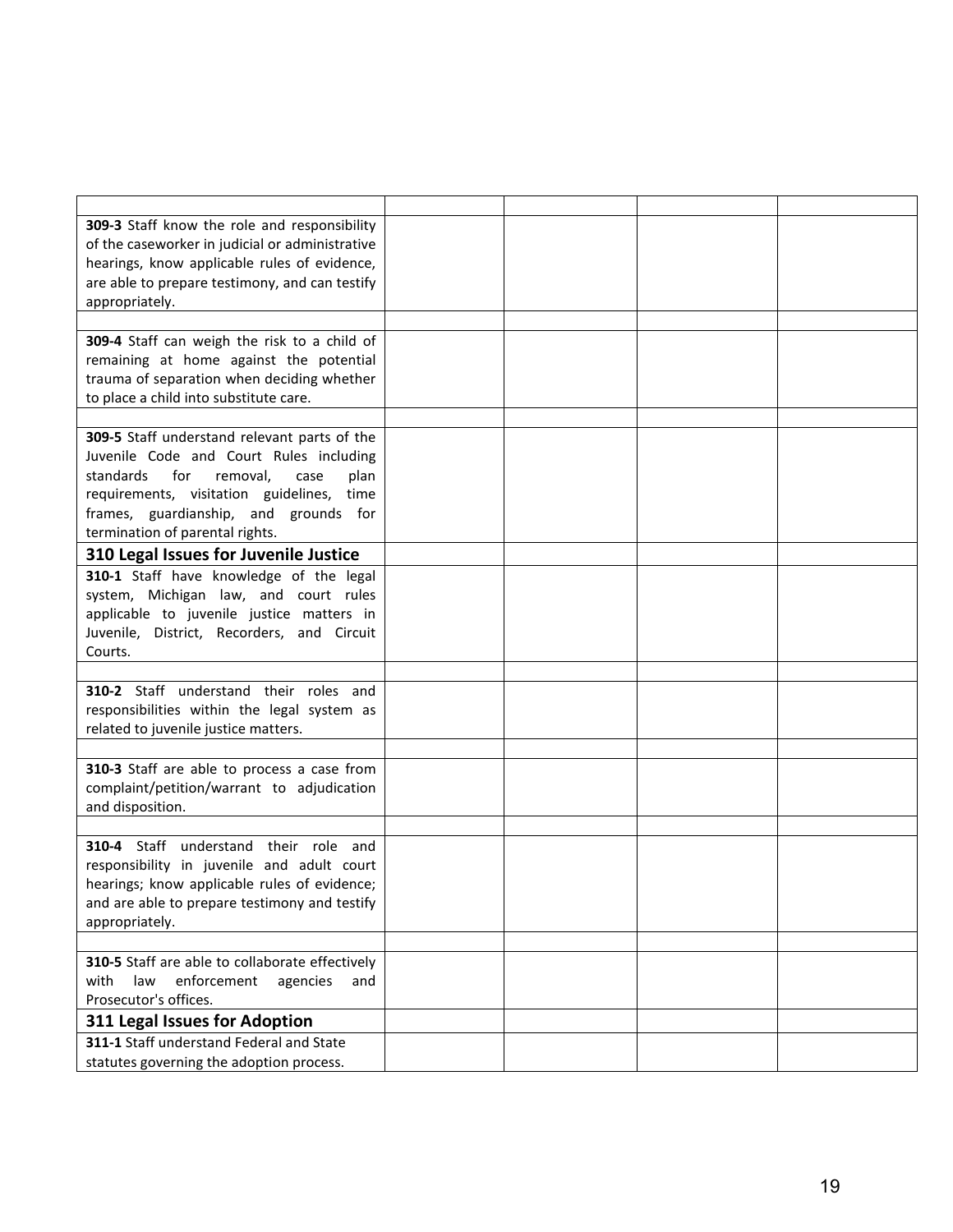| 311-2 Staff are able to file a petition to adopt                                          |  |  |
|-------------------------------------------------------------------------------------------|--|--|
| with supporting documents, obtain the                                                     |  |  |
| appropriate consent, effectively participate in                                           |  |  |
| a hearing on the petition, and prepare the                                                |  |  |
| dispositional placing order and the order<br>confirming the adoption.                     |  |  |
|                                                                                           |  |  |
| 311-3 Staff understand the legal procedures                                               |  |  |
| and can process all documents necessary to                                                |  |  |
| facilitate a child's adoption by a family.                                                |  |  |
|                                                                                           |  |  |
| 311-4 Staff understand the legal procedures                                               |  |  |
| and can process all documents necessary for                                               |  |  |
| a parental voluntary release.                                                             |  |  |
| <b>312 Community Collaboration</b>                                                        |  |  |
| 312-1 Staff understand asset mapping.                                                     |  |  |
| 312-2 Staff are able to use an asset                                                      |  |  |
| orientation in their efforts to advocate and                                              |  |  |
| collaborate within communities to promote                                                 |  |  |
| prevention efforts for children and families.                                             |  |  |
| <b>313 Solution Focused Creative</b>                                                      |  |  |
| <b>Brainstorming</b>                                                                      |  |  |
| 313-1 Staff can brainstorm with families and                                              |  |  |
| communities to develop creative solution-                                                 |  |  |
| focused ideas to prevent child abuse and                                                  |  |  |
| neglect.<br>316 Inter-Ethnic Placement Issues in                                          |  |  |
|                                                                                           |  |  |
| <b>Foster Care and Adoptions</b><br>316-1 Staff understand the goal of the                |  |  |
| Multiethnic Placement Act as amended by                                                   |  |  |
| the Interethnic Adoption Provisions which is                                              |  |  |
| to achieve foster care and adoptive                                                       |  |  |
| placements that have not been based on the                                                |  |  |
| race, color, or national origin of the foster                                             |  |  |
| parents, adoptive parents or children                                                     |  |  |
| involved.                                                                                 |  |  |
|                                                                                           |  |  |
| 316-2 Staff understand how the Multiethnic                                                |  |  |
| Placement Act as amended by the Interethnic                                               |  |  |
| Adoption Provisions applies to the placement<br>process and how race and ethnicity may be |  |  |
| considered.                                                                               |  |  |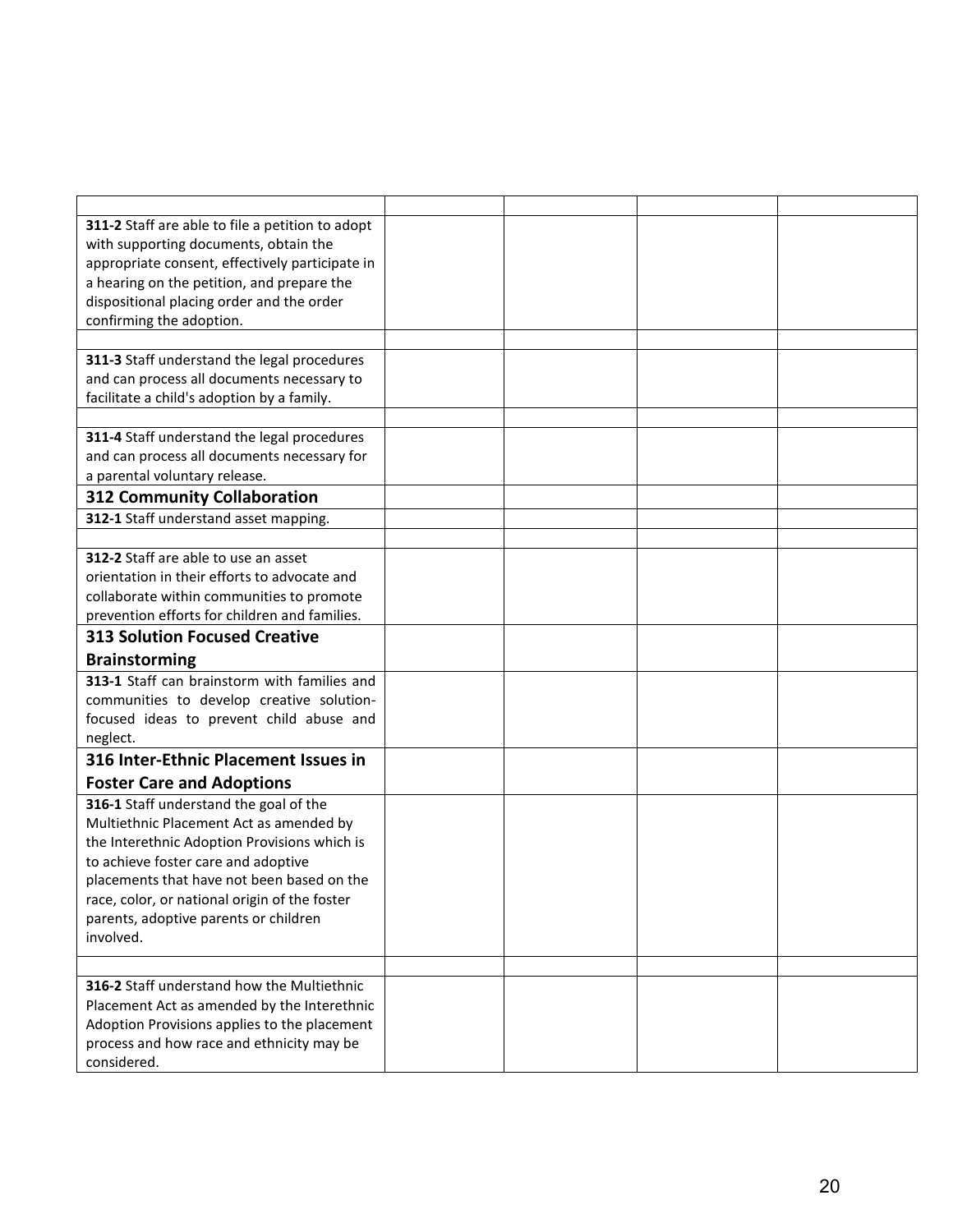| 316-3 Staff understand what constitutes a        |  |  |
|--------------------------------------------------|--|--|
| violation of the Multiethnic Placement Act as    |  |  |
| amended by the Interethnic Adoption              |  |  |
| Provisions and are aware of the possible         |  |  |
| consequences for such violations.                |  |  |
| <b>403 Forensic Interviewing</b>                 |  |  |
| 403-1 Staff will be able to identify common      |  |  |
| features of effective interviewing protocols.    |  |  |
|                                                  |  |  |
| 403-2 Staff will be able to identify the         |  |  |
| Michigan Forensic Interview Protocol and the     |  |  |
| role of the DHS worker.                          |  |  |
|                                                  |  |  |
| 403-3 Staff will be able to identify the phases  |  |  |
| of a Forensic Interview.                         |  |  |
|                                                  |  |  |
| 403-4 Staff will be able to identify key aspects |  |  |
| of child language development and the            |  |  |
| implications for effective interviewing of       |  |  |
| children.                                        |  |  |
| 403-5 Staff will be able to demonstrate          |  |  |
| Forensic Interviewing techniques through         |  |  |
| small group practice.                            |  |  |
| <b>410 Intervention Strategies</b>               |  |  |
| 410-1 Staff understand and<br>can use            |  |  |
| intervention strategies such as behavior         |  |  |
| modification and reality therapy.                |  |  |
|                                                  |  |  |
| 410-2 Staff understand the dynamics of crisis    |  |  |
| and can provide crisis intervention services.    |  |  |
| 411 Recognizing and Assessing                    |  |  |
| <b>Developmental Delay and Disability</b>        |  |  |
| 411-1 Staff know how developmental               |  |  |
| disabilities can be both the cause and effect    |  |  |
| of abusive or neglectful care, understand the    |  |  |
| dynamics of this relationship, and can           |  |  |
| implement preventive strategies.                 |  |  |
|                                                  |  |  |
| 411-2 Staff know the natural history of the      |  |  |
| primary developmental disabilities including     |  |  |
| mental retardation, cerebral palsy, epilepsy,    |  |  |
| autism, spina bifida, Down syndrome, and         |  |  |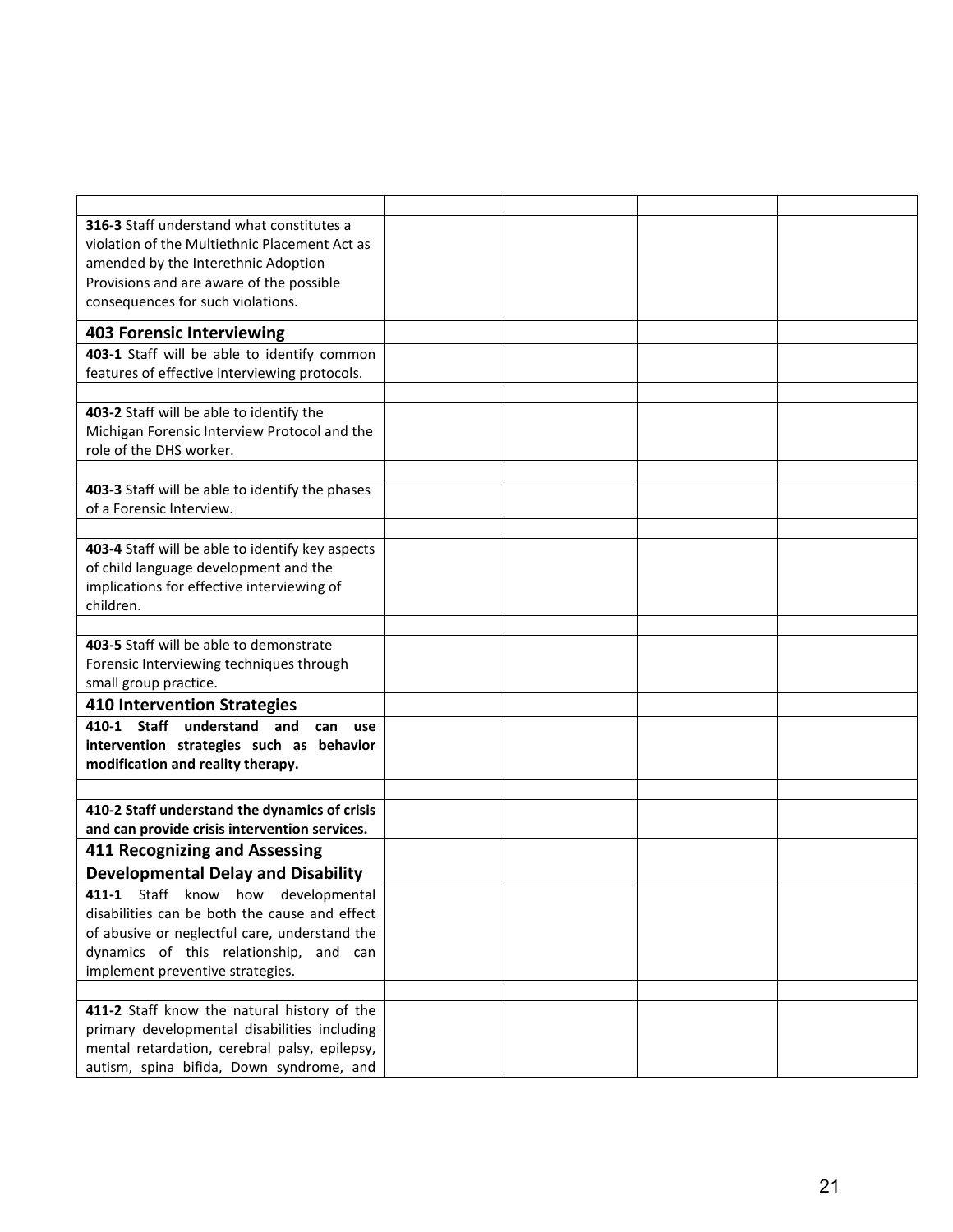| other conditions.                               |  |  |
|-------------------------------------------------|--|--|
|                                                 |  |  |
| 411-3 Staff know how to refer children with     |  |  |
| developmental delays or disabilities for        |  |  |
| comprehensive assessment; know how to use       |  |  |
| this information in case planning, and how to   |  |  |
|                                                 |  |  |
| access appropriate developmental, medical,      |  |  |
| educational, social, and recreational services. |  |  |
|                                                 |  |  |
| 411-4 Staff understand the effect on families   |  |  |
| of parenting a developmentally disabled child   |  |  |
| and the importance of linking families with     |  |  |
| proper supportive, financial, educational, and  |  |  |
| respite services.                               |  |  |
|                                                 |  |  |
| 411-5 Staff are aware of the negative           |  |  |
| stereotypic attitudes and misconceptions        |  |  |
| regarding developmental disabilities and        |  |  |
| know how these stereotypes can interfere        |  |  |
| with the provision of services to clients with  |  |  |
| disabilities.                                   |  |  |
| <b>412 Specialized Mental Health Issues</b>     |  |  |
| 412-1 Staff recognize the primary indicators    |  |  |
| of mental illness including symptoms of         |  |  |
| schizophrenia, paranoia, other psychosis,       |  |  |
| depression,<br>anxiety,<br>and<br>personality   |  |  |
| disorders.                                      |  |  |
|                                                 |  |  |
| 412-2 Staff understand the effects of parental  |  |  |
| mental illness or emotional problems on child   |  |  |
| development and<br>behavior,<br>and<br>can      |  |  |
| accurately assess the risk to the child of      |  |  |
| remaining in the primary care of an             |  |  |
| emotionally disturbed/mentally ill parent.      |  |  |
|                                                 |  |  |
| 412-3 Staff have realistic expectations for the |  |  |
| treatment of mental illness and emotional       |  |  |
| disorders, can recognize signs that             |  |  |
| hospitalization may be needed, are aware of     |  |  |
|                                                 |  |  |
| community treatment resources and funding,      |  |  |
| and can use these resources in developing a     |  |  |
| service plan.                                   |  |  |
|                                                 |  |  |
| 412-4 Staff know the utility and side effects   |  |  |
| of often-prescribed medications in the          |  |  |
| treatment of mental illness.                    |  |  |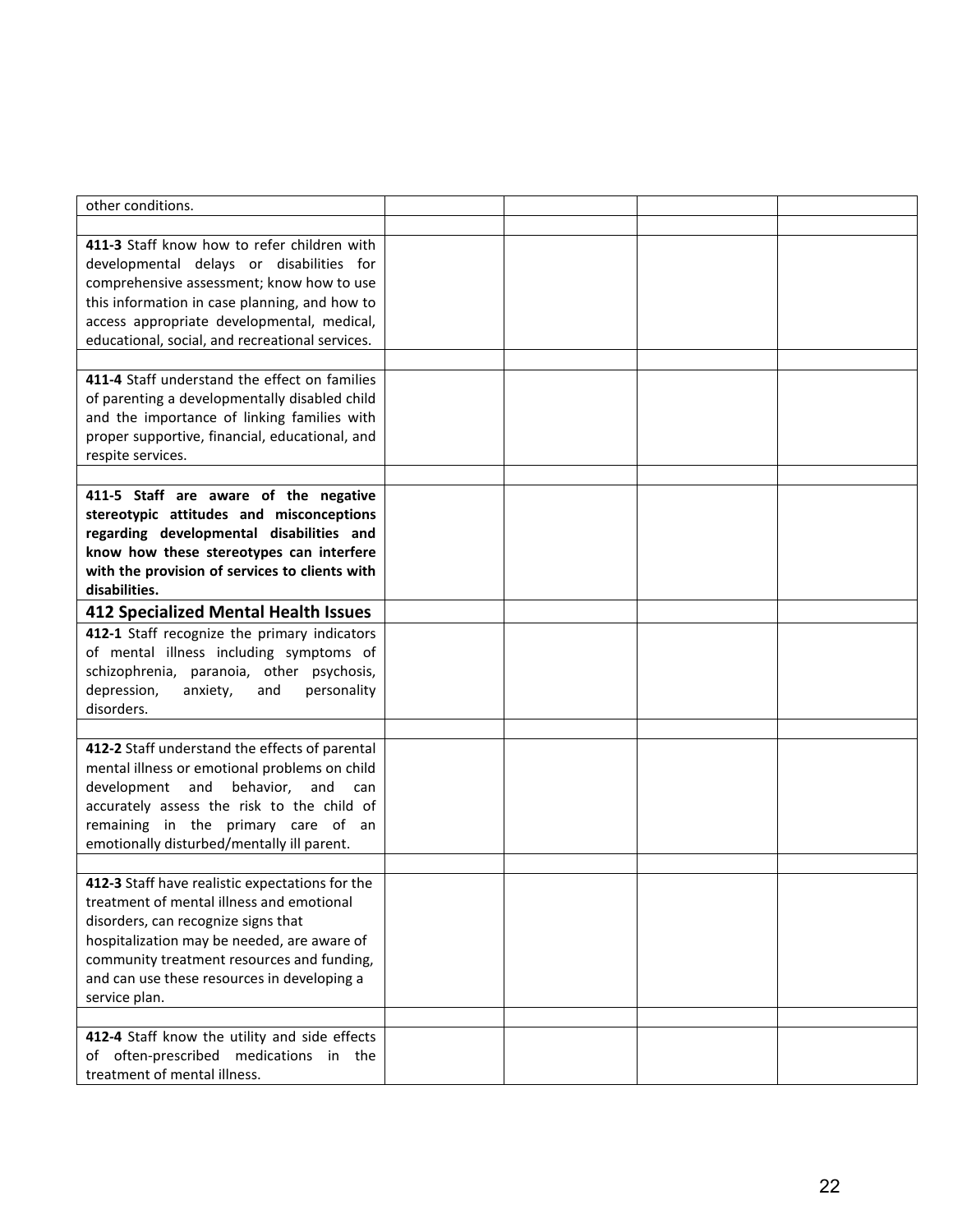| 412-5 Staff know the behavioral indicators of            |  |  |
|----------------------------------------------------------|--|--|
| emotional disturbances in children such as               |  |  |
| oppositional defiant<br>disorder,<br>conduct             |  |  |
| disorder, and attention deficit hyperactivity            |  |  |
| disorder.                                                |  |  |
|                                                          |  |  |
| <b>412-6</b> Staff<br>know<br>how<br>to<br>interpret     |  |  |
| psychological evaluations, and the proper use            |  |  |
| of evaluations in child welfare practice.                |  |  |
| 413 Human Sexuality                                      |  |  |
| 413-1 Staff understand sexual development                |  |  |
| and behavior, including dynamics of child and            |  |  |
| adolescent sexuality and teen pregnancy.                 |  |  |
|                                                          |  |  |
| 413-2 Staff know facts and issues related to             |  |  |
| birth control, sexually transmitted disease,             |  |  |
| abortion,<br>precocious<br>sexuality,                    |  |  |
| homosexuality, HIV, and other sexual issues.             |  |  |
|                                                          |  |  |
| 413-3 Staff can refer family members to the              |  |  |
| appropriate community agency to obtain                   |  |  |
| medical and social services for sexually                 |  |  |
| related issues.                                          |  |  |
|                                                          |  |  |
| 413-4 Staff know the range of behaviors that             |  |  |
| are classified as child sexual abuse and how             |  |  |
| these behaviors differ from healthy family<br>sexuality. |  |  |
|                                                          |  |  |
| 413-5 Staff can recognize age-appropriate                |  |  |
| sexual knowledge and awareness and                       |  |  |
| behavior in children, and can identify                   |  |  |
| problematic<br>sexual<br>knowledge,                      |  |  |
| preoccupation and/or behavior.                           |  |  |
| <b>414 Stress Management</b>                             |  |  |
| 414-1 Staff understand the origins and                   |  |  |
| consequences of work related stress and                  |  |  |
| have<br>well-developed<br>coping<br>and                  |  |  |
| management skills to prevent burnout.                    |  |  |
| 415 Kinship                                              |  |  |
| 415-1 Staff know how to conduct an                       |  |  |
| extended family network assessment.                      |  |  |
|                                                          |  |  |
| 415-2 Staff are able to decide with a family             |  |  |